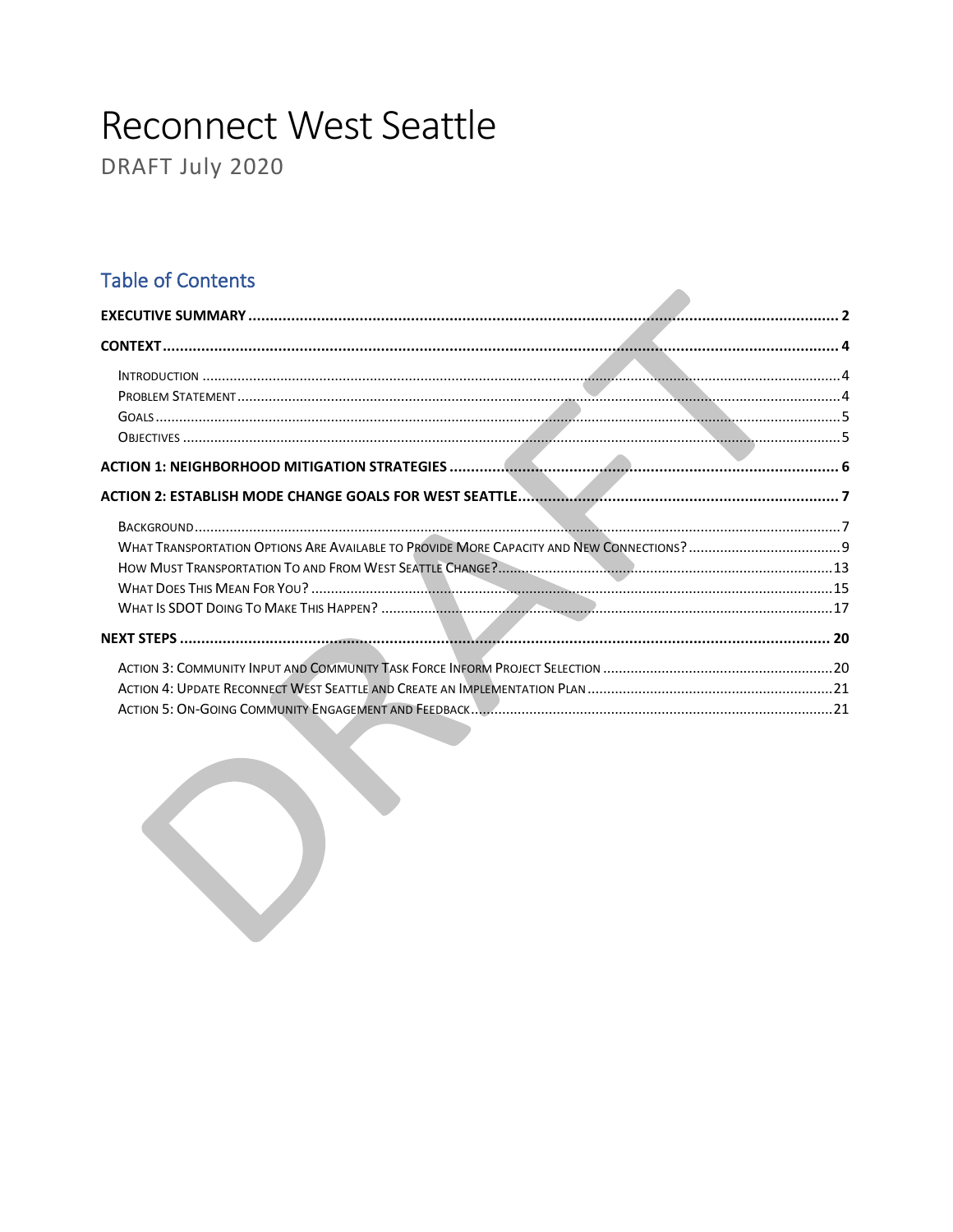# <span id="page-1-0"></span>Executive Summary

Reconnect West Seattle envisions a reconnected West Seattle peninsula that has similar levels of travel across the Duwamish to those seen before the closure of the High-Rise Bridge, while also reducing the environmental injustices that impact communities in the Duwamish Valley. We will get there through a community-led process to identify challenges and prioritize solutions – for those who are able – that increase options for transit ridership, bicycle and pedestrian trips, and safety on our streets and sidewalks, especially in neighborhoods that are acutely impacted by increased traffic.

This document outlines the approach to identify traffic mitigation projects along detour routes, establishes mode share goals by zip code, and identifies SDOT's plans to help travelers make their trips on different modes. It is a draft and will be updated as it is informed by the people affected by the closure.

#### Reconnect West Seattle – Five Actions

To ensure West Seattle travelers can go where and when they need to, SDOT is taking the following actions to ensure the projects, services, and facilities are provided to maintain mobility to and from West Seattle.

#### **1) Develop Detour Routes and Projects to Mitigate Impacts on Neighborhoods**

Neighborhood Traffic Mitigation Proposals are rapid-action, community-led planning efforts to support communities on the south end and Duwamish Valley that are acutely impacted by the increased traffic along detour routes.  These neighborhoods including South Park, Georgetown, SODO and South West Seattle (Roxhill, Highland Park, Riverview, South Delridge).

#### **2) Analyze West Seattle Travel Behaviors and Establish Goals for Mode Change in West Seattle**

At the beginning of 2020, there were 21 vehicle travel lanes crossing the Duwamish River. With the bridge closure and the Low Bridge restrictions, there are now 12 travel lanes for personal vehicles, all concentrated at the south end of West Seattle.  Before coronavirus physical distancing requirements and the West Seattle High Bridge closure, morning commute hour car trips made up about 82% of all trips crossing the Duwamish.  If no actions are taken to help those who are able to adopt alternative modes of transportation but previously drove, there would be a 53% gap once traffic slowly returned to pre-COVID levels. This is the challenge that we must collectively solve to reconnect West Seattle.  The Mobility Action Plan survey is an opportunity for people living and working in West Seattle to identify challenges and inform a plan to help people safely ride the bus, bike, walk or take a water taxi as the phased reopening of our economy continues.

#### **3) Engage the Community, asking for feedback on what else can be done for mode change**

The Neighborhood Traffic Mitigation Project Prioritization process and Mobility Action Plan survey are both active from July 9 through July 31 to collect critical information to inform the development of the Reconnect West Seattle Plan.

#### **4) Create an Implementation Plan based on community Feedback**

The West Seattle Bridge Community Task Force will provide input and guidance to SDOT as final projects and priorities are identified and as difficult implementation decisions are made with limited funding.

#### **5) Regularly check in with the public about changes needed**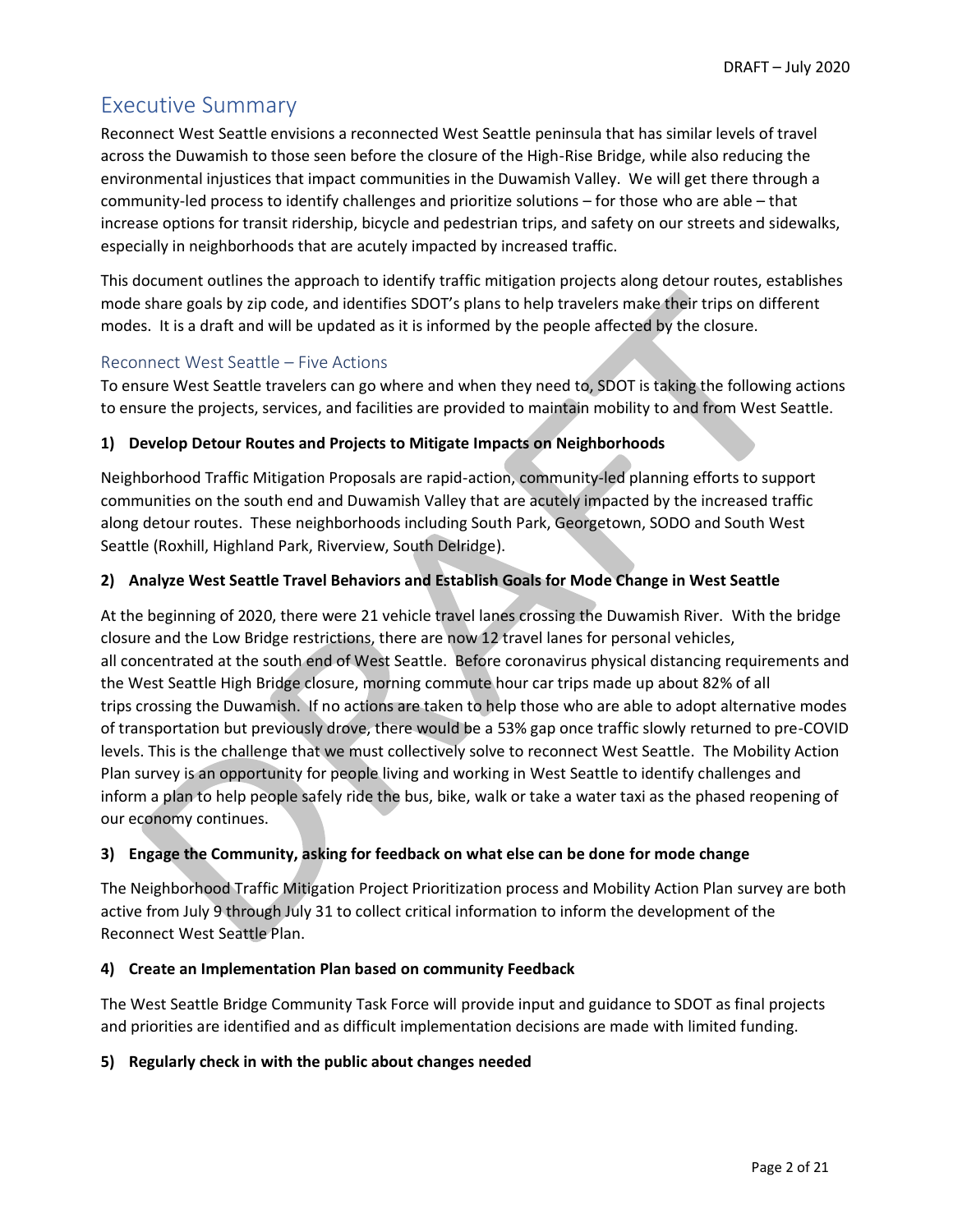Implementation and evaluation will be on-going throughout the West Seattle Bridge project as travel behaviors and traffic change. Public input and Community Task Force guidance will continue to shape and inform needed projects, programs and policies to Reconnect West Seattle.

#### Schedule

Over the summer, SDOT will work with the community to better understand travel patterns and identify additional projects, services, or facilities needed to make sure that people can travel to their intended destination. Community will lead the Neighborhood Traffic Mitigation process, providing SDOT will prioritized lists of projects At the end of the summer, SDOT will develop an Implementation Plan based on community feedback that will identify the commitments and milestones needed to move toward implementation. The table below shows the overall schedule for Reconnect West Seattle.



For More Information about the public prioritization and survey process active in July 2020, please visit seattle.gov/reconnectwestseattle or emai[l WestSeattleBridge@seattle.gov.](mailto:WestSeattleBridge@seattle.gov)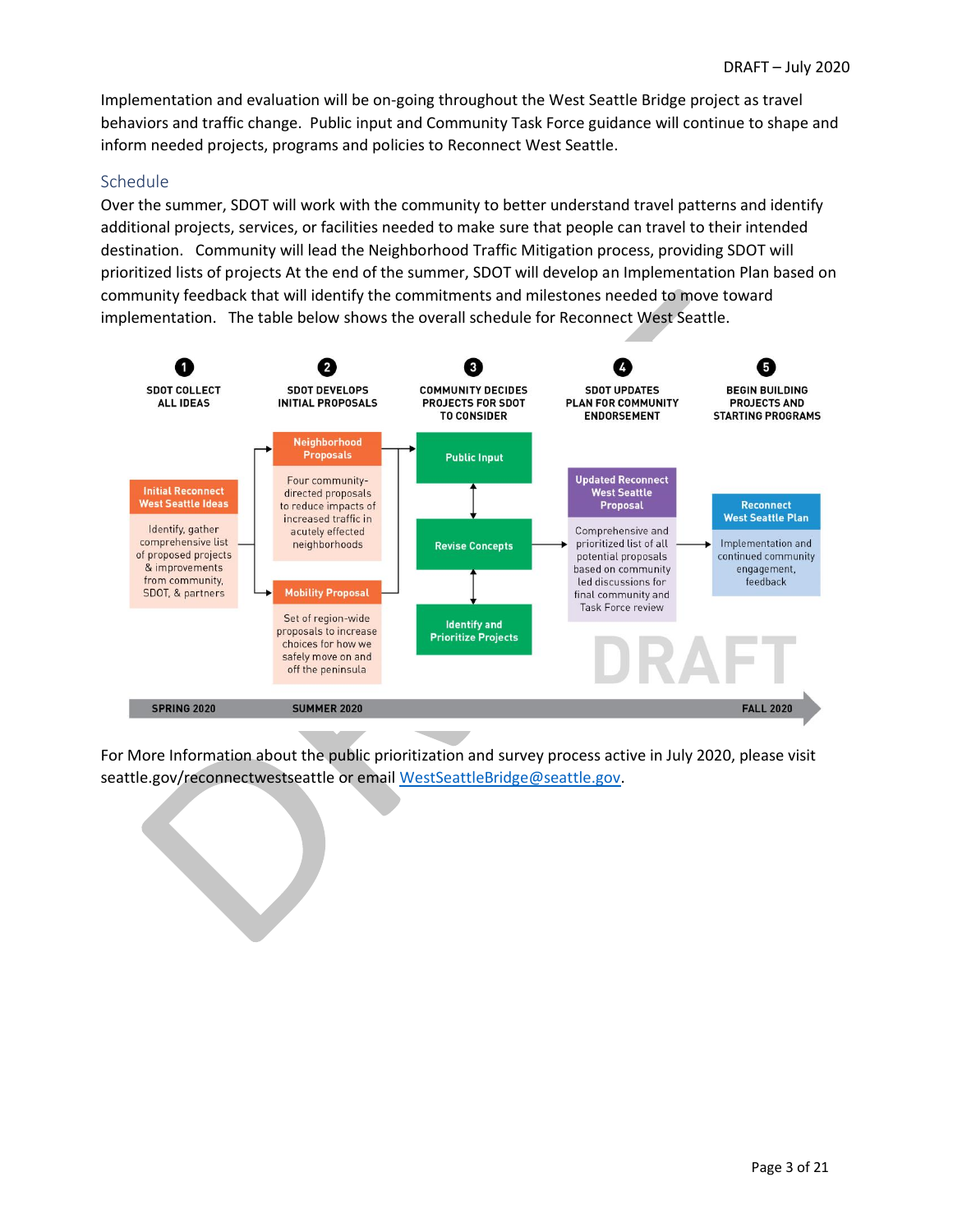# <span id="page-3-0"></span>**Context**

# <span id="page-3-1"></span>Introduction

In late February 2020, SDOT's structural engineering consultant recommended that the rate of deterioration of the West Seattle High Bridge (WSHB) cracks made it necessary to consider traffic restrictions. As staff prepared to share that news with key stakeholders and the public, additional cracking confirmed the need to immediately close the bridge to traffic on Monday, March 23.

# <span id="page-3-2"></span>Problem Statement

The closure of the West Seattle High Bridge (WSB) created a traffic management conundrum that cannot be solved with traditional detours or service changes. At the beginning of 2020, there were 21 vehicle travel lanes crossing the Duwamish River, with connections to the West Seattle peninsula: the WSHB (7 lanes), the Low Bridge (2 lanes), the 1st Ave South Bridge (8 lanes) and the South Park Bridge (4 lanes).

With the WSHB closure and the Low Bridge restrictions, there are now 12 travel lanes for personal vehicles concentrated at the south end, leaving the north end of the peninsula

with a capacity disadvantage and reduced options for commuting and other trips on and off the West Seattle peninsula. WSHB had average daily traffic (ADT) volumes of 84,000, including 19,000 daily transit riders. The WSHB closure is anticipated to last at least through 2021. As part of the closure mitigation, the Spokane Street Low Bridge has been restricted to transit, freight, and emergency response vehicles, and the adjacent path is open to people walking and biking.



The closure of the West Seattle High Rise Bridge due to accelerated deterioration has a profound impact on the residents and businesses of the Duwamish Valley and West Seattle, further compounding the day-today challenges people experience associated with the coronavirus global health pandemic. While traffic volumes are historically low at this writing, we expect them to rise as social-distancing requirements change and more people return to physical worksites, errands and activities. To help people get to all the places they want and need to go in the time until the West Seattle Bridge is repaired or replaced, we need to build usable projects and programs for travelers.

# **Impacts If No Actions Were Taken**



Open South Park Bridge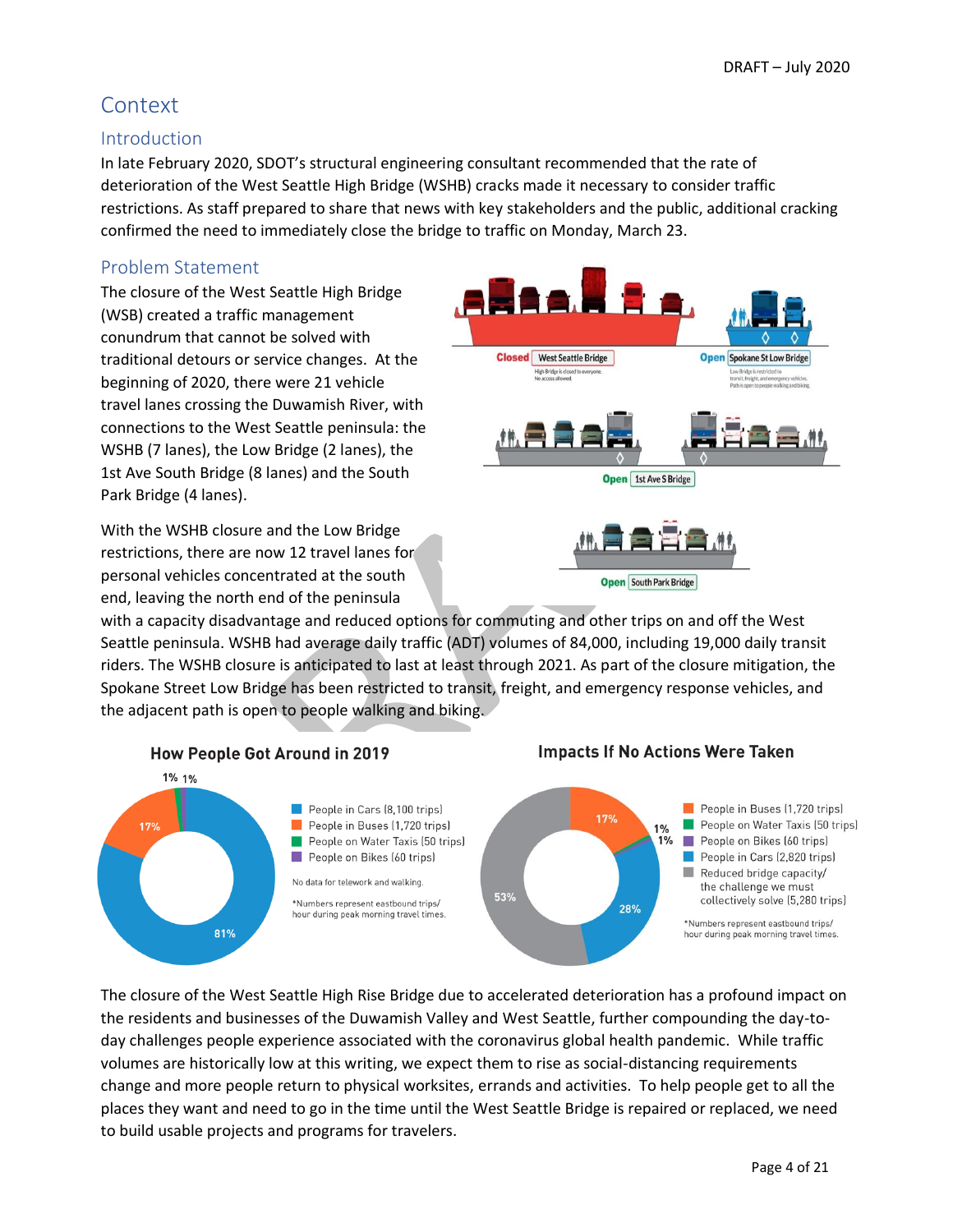# <span id="page-4-0"></span>**Goals**

- 1. Address increased traffic volumes and other impacts to neighborhoods along detour routing
- 2. Reimagine West Seattle transportation through mode share shifts and travel pattern changes throughout the peninsula
	- a. Shift West Seattle travel to downtown from the bridges across the Duwamish to waterborne modes
	- b. Build permanent and temporary bicycle infrastructure on major West Seattle north/south arterials
	- c. Develop, cultivate, and maintain reliable transit pathways to/from West Seattle
- 3. Understand community concerns and obtain feedback on projects, services, and facilities needed for West Seattle travelers to shift to non-car modes
- 4. Develop a comprehensive implementation plan that incorporates community feedback to ensure travelers reach their desired destinations
- 5. Regularly communicate with community in the coming months and years as traveler patterns change to address transportation needs

# <span id="page-4-1"></span>**Objectives**

Before the West Seattle Bridge closure, there were an average of 9,930 trips crossing the Duwamish Waterway in a weekday AM peak hour, 8,100 of which occurred in cars or trucks.

To provide similar levels of person-carrying capacity, car trips crossing the Duwamish to the West Seattle peninsula need to be reduced by about 60%, from 8,100 in the AM peak hour<sup>1</sup> to 3,500 in the AM peak hour. With limited travel lane capacity, we need to provide alternatives to the traveling public that greatly reduce demands on the road network. This includes evaluating concepts for high-capacity modes using the surface and water, providing appropriate infrastructure for cyclists, and acknowledging the different options available to the various neighborhoods of West Seattle.

The 2021 mode share goal is based on baseline travel information from 2019, before COVID-19 and the closure of the West Seattle High-Bridge. By using 2019 data as the baseline, the 2021 mode share goal aims to accommodate all 2019 baseline trips so they can take place at the same times and to the same places as they did before the West Seattle High Rise Bridge closure. The table below outlines the shift between modes from the 2019 baseline to the proposed 2021 goal mode share and reallocation of baseline car trips.

|                        | 2019 Baseline<br>Trips <sup>2</sup> | 2019 Baseline<br><b>Mode Share</b> | <b>2021 Goal</b><br><b>Mode Share</b> | 2021 Goal Trip<br><b>Counts</b> | Change<br><b>Needed</b> |
|------------------------|-------------------------------------|------------------------------------|---------------------------------------|---------------------------------|-------------------------|
| Cars                   | 8,100                               | 82%                                | 35%                                   | 3,500                           | $-4,600$                |
| <b>Surface Transit</b> | 1,720                               | 17%                                | 30%                                   | 3,000                           | $+1,280$                |
| <b>Water Transit</b>   | 60                                  | 1%                                 | 10%                                   | 1,000                           | $+940$                  |
| <b>Bicycle</b>         | 60                                  | 1%                                 | 10%                                   | 1,000                           | $+940$                  |
| Telework <sup>3</sup>  | $\overline{\phantom{m}}$            | $\qquad \qquad -$                  | 10%                                   | 1,000                           | $+1,000$                |
| Walk <sup>4</sup>      | $\overline{\phantom{m}}$            | --                                 | 5%                                    | 500                             | $+500$                  |
| <b>Total</b>           | 9,930                               | 100%                               | 100%                                  | 10,000                          | --                      |

 $1$  A reallocation of trips needs to occur on all trips throughout the day. AM peak hour trips are used as it represents the heaviest volumes in the baseline scenario.

 $2$  Eastbound AM Peak trips per hour on bridges crossing the Duwamish. Assumed people per car of 1.2.

<sup>&</sup>lt;sup>3</sup> No baseline data available for telework.

<sup>4</sup> No baseline data available for walk mode share.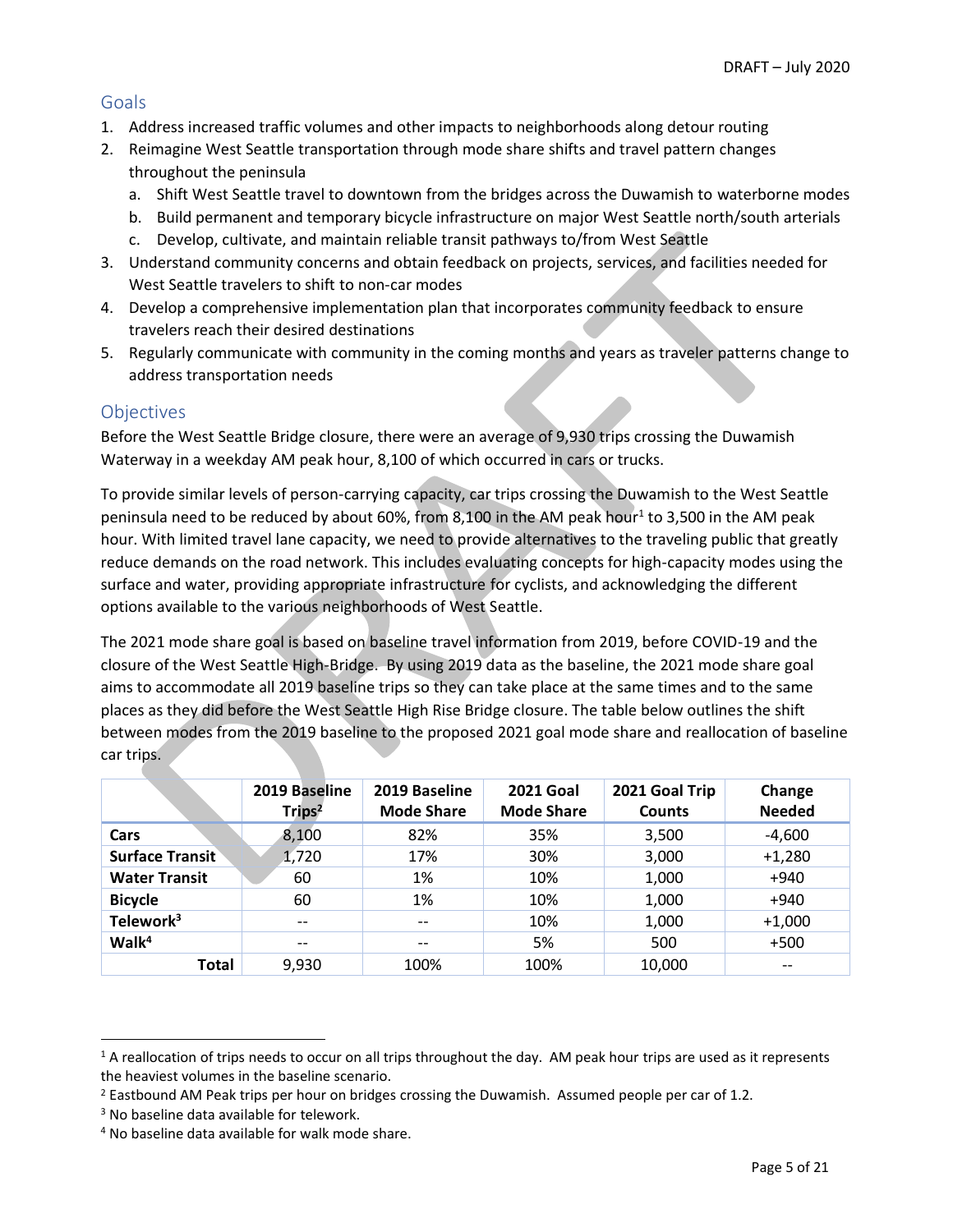# <span id="page-5-0"></span>Action 1: Neighborhood Mitigation Strategies

The WSB closure creates challenges in different parts of West Seattle and surrounding communities with 12 travel lanes concentrated at the south end of the peninsula:

- **South:** The bridge closure and detour disproportionately impacts the south end of West Seattle where communities already face higher levels of pollution and asthma
- **North:** While the north end of the peninsula has a driving capacity disadvantage today, there are promising water, transit and rolling opportunities in 2021

The Duwamish Valley community is far more diverse than much of Seattle. In South Park, 63% of residents are people of color and 40% speak a language other than English at home.<sup>5</sup> This community faces a number of environmental injustices, leaving people to face health, public safety, and economic disparities:

- Proximity to the Lower Duwamish Waterway Superfund site, one of the most toxic hazardous waste sites in the nation
- Higher rates of asthma, lower rates for life expectancy
- Air pollution from a disproportionate number of polluting industries as well as surrounding major highways – State Highways 99 and 509, and I-5

The Neighborhood Mitigation Plans work in partnership with those communities most immediately impacted by the detour routes—southern West Seattle (Highland Park, Roxhill, S. Delridge, and Riverview) South Park, Georgetown, and SODO—to address increased traffic volumes and other impacts of the multiyear West Seattle High Bridge (WSHB) safety closure that began on March 23, 2020.

This process will identify actions and projects that could potentially be implemented in the near-term (within 12 months) to help mitigate the impacts of the WSHB safety closure. These actions will seek to:

- Center equity concerns, with a focus on vulnerable populations and underserved communities that are at risk of disproportionate impacts through the WSHB safety closure
- Reduce the impact of environmental injustice in the Duwamish Valley Support safe and sustainable travel through the geographically impacted communities for all travel needs
- Support access to and recovery of local businesses and commercial districts
- Ensure equitable and safe access to public space for recreation and health

The list of potential projects to inform each Neighborhood Mitigation Plan was generated from ideas we received from community, along with some of our own ideas, and projects from existing transportation and neighborhood plans, like the Bike Master Plan, Transit Master Plan, and the Pedestrian Master Plan. The list includes projects that 1) can be completed within a year, and 2) cost less than \$100,000. It is our intention that many of the projects will be implemented as soon as possible, in less than a year.

To see the list of potential projects, please visit [www.seattle.gov/reconnectwestseattle.](http://www.seattle.gov/reconnectwestseattle)

<sup>5</sup> [http://greenspace.seattle.gov/wp-content/uploads/2018/06/DuwamishValleyActionPlan\\_June2018.pdf](http://greenspace.seattle.gov/wp-content/uploads/2018/06/DuwamishValleyActionPlan_June2018.pdf)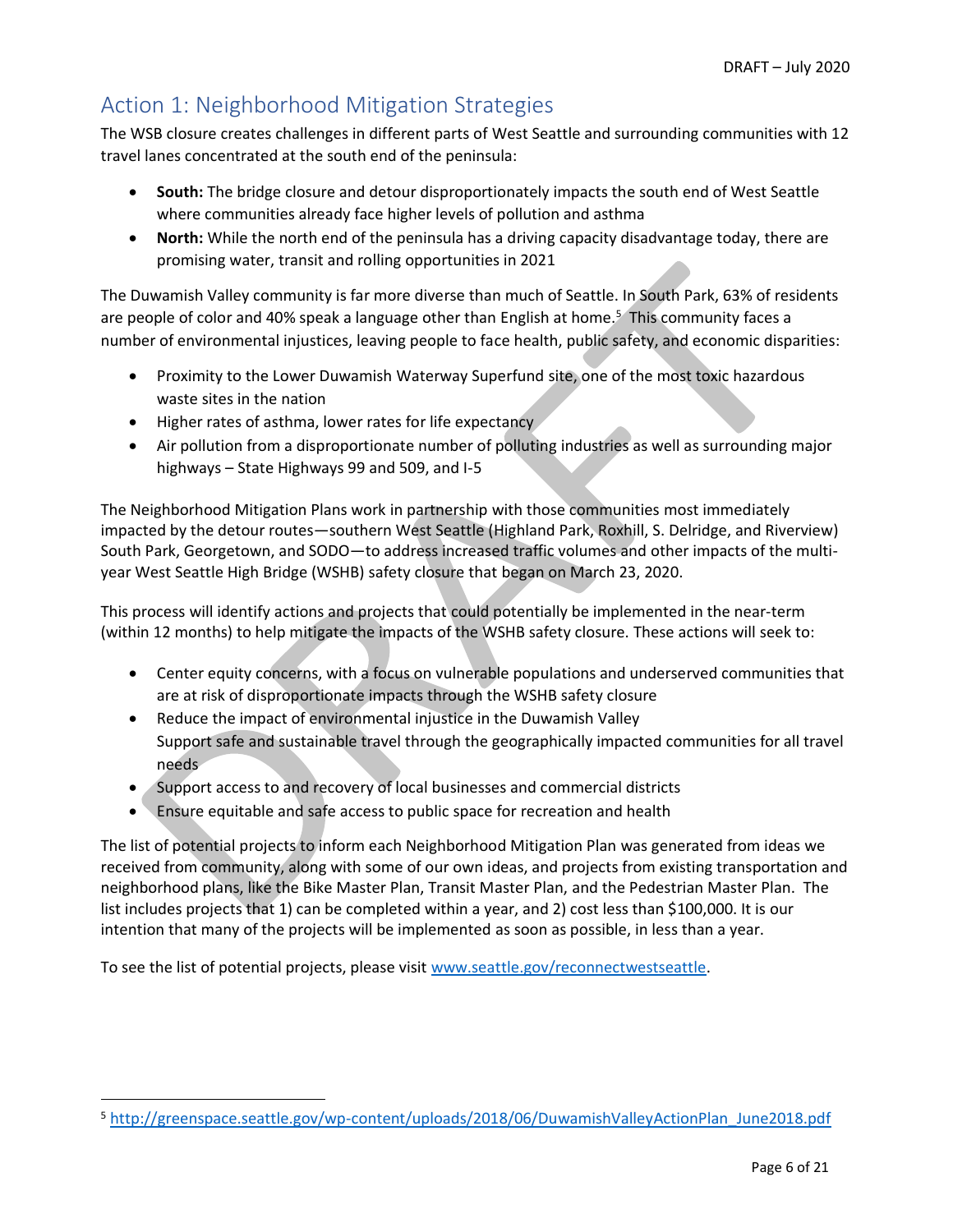# <span id="page-6-0"></span>Action 2: Establish Mode Change Goals for West Seattle

# <span id="page-6-1"></span>Background

SDOT analyzed available data sources to better understand the origins and destinations of West Seattle travelers. By gaining a deeper level of understanding about people moving to and from the West Seattle Peninsula, we can better understand how pre-COVID, pre-WSB closure mode share will need to change. SDOT will analyze/analyzed the following data sources: Commute Trip Reduction Survey (2019), PSRC Household Travel Survey data, Transportation Network Companies (TNCs) , Teralytics, Bikeshare, and Acyclica.

# Key Findings

During commute periods, 56.1% of surveyed commuters take transit when traveling to Downtown Seattle/ South Lake Union. When traveling to non-Downtown/SLU locations, that drops to 27.4% of surveyed commuters. (Source: Commute Trip Reduction 2019) .Only 6.1% of Downtown/SLU commuters from 98116 (Junction/North Admiral/Alki) and 1.8% of all other West Seattle to Downtown/SLU commuters use the water taxi during a typical week. (Source: Commute Trip Reduction 2019).

- Given the planned service reductions in 2020-2021, COVID-related social distancing, and potential connections via other modes, SDOT and its agency partners should explore re-orienting transit services to new destinations to maximize available connections.
- SDOT and agency partners should evaluate new/ revised routes or service frequencies to meet rider demands. Additional improvements could be made at both water taxi end points to achieve greater ridership. These improvements should focus on meeting the needs of riders from West Seattle to the Downtown Core (that would not require a transfer to a bus in Downtown Seattle).
	- $\circ$  SDOT may want to explore new connections that would result in a flatter walk from the water taxi terminals to boost ridership and access.
- SDOT and its agency partners should also evaluate a high capacity connection between West Seattle and King Street Station to connect to other regional services.
- To address the low transit mode share for commuters/travelers outside of Downtown Seattle, SDOT should work with King County Metro to evaluate new bus connections (examples listed below include Alki to SLU, Delridge to SLU, West Seattle to Southeast Seattle/Mount Baker/Beacon Hill/Rainier Valley, and West Seattle to Central District/Capitol Hill/ Montlake.
- SDOT should also explore capital improvements to ensure transit travel times remain competitive with driving.

Commute Trips from West Seattle to South Lake Union have a higher drive alone mode share than trips to Downtown Seattle (Source: Commute Trip Reduction Survey, 2019)

- Trips originating in zip code 98136 (Fauntleroy/Lincoln Park/Seaview) to SLU have access via the C Line, which runs directly through the heart of this zip code, and provides the only direct access from West Seattle to SLU, however, transit mode share is relatively low (35.3% transit, 42.4% drive alone). SDOT should explore potential peak only overlay with RapidRide C Line or other ways to address the long distances and long travel times between these two points.
- Zip code 98106 (Highland Park/Delridge/North Delridge) to SLU have a high drive alone mode share (36.7%). SDOT should work with its agency partners to explore a potential new transit route to facilitate this connection.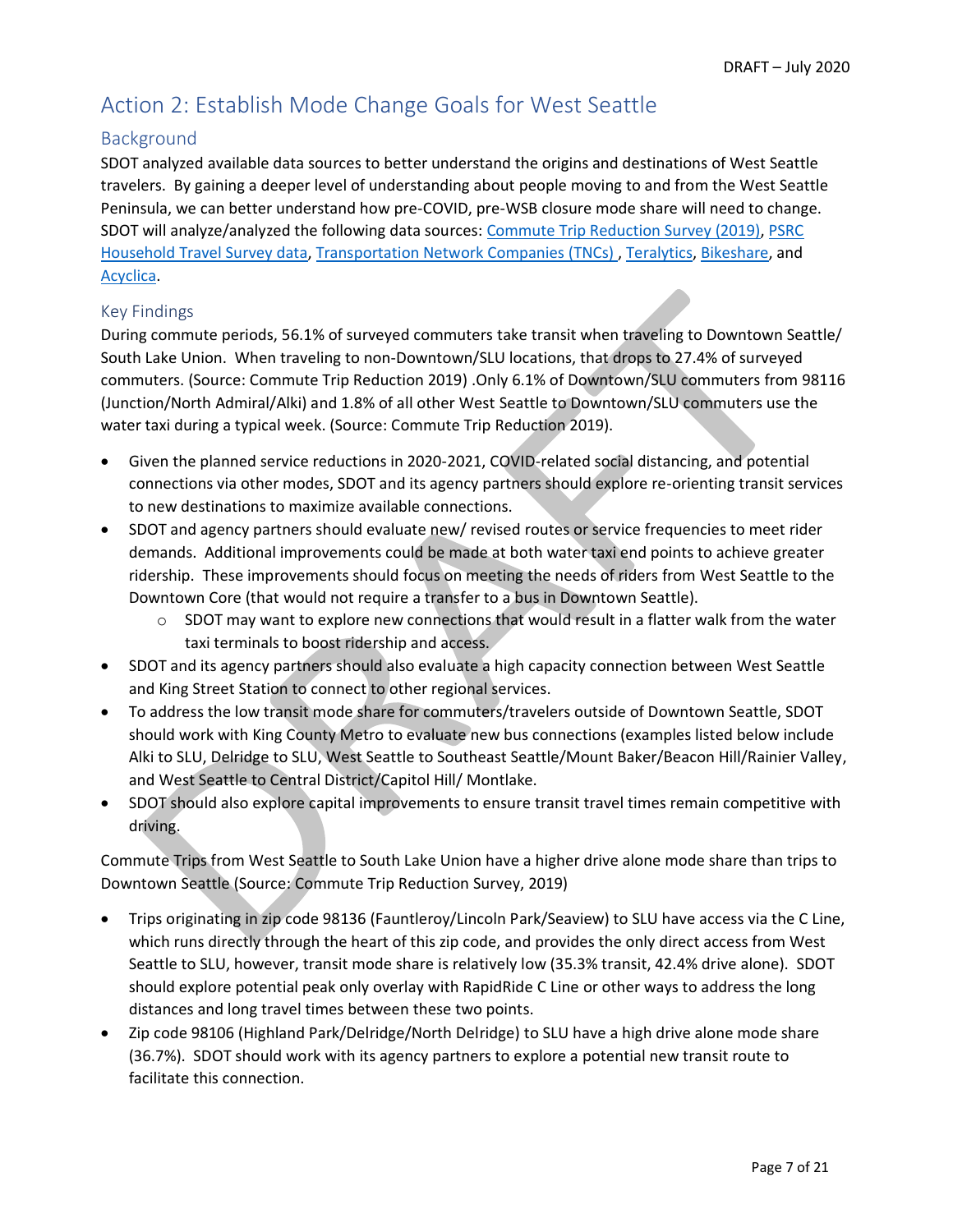• Zip code 98116 (Junction/North Admiral/Alki) to SLU have a high drive alone mode share (36.4%). SDOT should work with its agency partners to explore a potential new transit route to facilitate this connection.

A substantial portion (35%) of vehicle trips originate from West Seattle between 9AM and 3PM. This indicates that there is additional demand in the midday timeframe that may necessitate more all-day services in addition to the current peak commute services. (Source: Teralytics)

• SDOT should evaluate capital improvements to ensure reliable transit pathways continue through midday time period providing available capacity and travel time savings. Pairing this work with flexible work schedules could help manage demand.

9% of vehicle trips originating in West Seattle travel to SE Seattle/Mount Baker/Beacon Hill/Rainier Valley, 4% of which occur between 9AM and 3PM (Source: Teralytics).

• SDOT should work with its agency partners to explore new/revised all-day east-west connections from West Seattle to Southeast Seattle. Potential efforts could include vanpool and carpool matching to incentivize shared trips and reduce drive alone trips.

26% of TNC trips starting in West Seattle go to non-Downtown/SLU destinations in Seattle including 10% to Southeast Seattle/Mount Baker/Beacon Hill/Rainier Valley and 7% to Central District/Capitol Hill/ Montlake.

• These areas do not currently have a high frequency transit route with a competitive travel time. SDOT should work with its agency partners to explore new connections between these areas. Potential efforts could include vanpool and carpool matching to incentivize shared trips and reduce drive alone trips.

Almost 400 respondents reported commuting from West Seattle to zip code 98134 (Harbor Island/SODO/Stadiums), directly across the Duwamish from the peninsula. Of these commuters, 63.5% drive alone, while only 16.9% ride transit. Trips originating in zip code 98106 (Highland Park/Delridge/North Delridge), which is the closest peninsula zip code to 98134 represent a 70.6% drive alone and 10.6% transit mode shares. (Source: Commute Trip Reduction 2019)

• Improve connections across Duwamish from 98134 to SODO/Stadiums (evaluate new/revised routes and/or stops)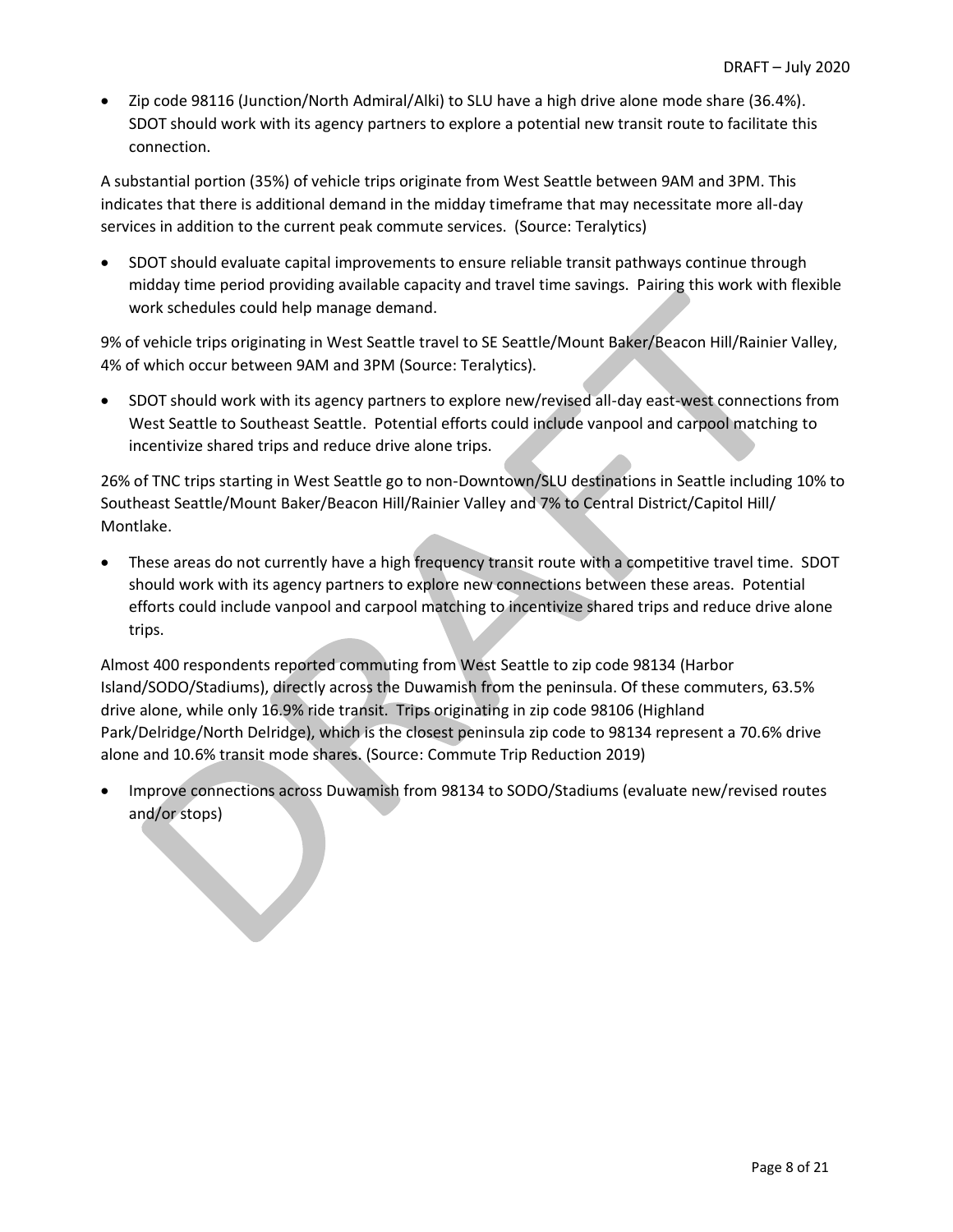# <span id="page-8-0"></span>What Transportation Options Are Available to Provide More Capacity and New

#### Connections?

SDOT evaluated various transportation modes to understand current capacity and utilization, limitations, and opportunities to increase capacity. To implement many of these items, SDOT will work closely with its agency partners. Once mode shift targets are established, SDOT will reach out to the applicable partners to begin discussions.

#### Reliable Transit Pathways To/From West Seattle

Since March 2020, the availability of transit to, from, and within the West Seattle Peninsula decreased due to COVID-related service reductions and social distancing guidance. Due to the WSB closure, all routes previously operating on the WSB now operate on the Lower Spokane Bridge.

As of 3/31/2020, the Lower Spokane Bridge access was restricted to freight, transit, and emergency vehicles to:

- Ensure a consistent, reliable path for emergency vehicles
- Maintain an uninterrupted supply chain so people have the goods they need to observe the Governor's stay-at-home order
- Provide a reliable pathway for transit riders

This policy was updated on 06/25/2020, after review with the West Seattle Bridge Community Task Force, to expand access to all vehicles at night between 9 pm and 5 am, seven days a week and anytime access for public and private school buses.

Given the reduced capacity to move people to/from West Seattle, SDOT will work with King County Metro, Sound Transit, and other agency partners to develop the following concepts:

- Design new/re-design bus routes based on origin-destination patterns identified above
- Install transit priority treatments to improve transit travel times and reliability, focused initially on improvements leading to the Lower Spokane Bridge, while maintaining freight and marine access
- Operate commuter rail service, like Sounder, across the Duwamish waterway to provide additional capacity to/from downtown Seattle

# Waterborne Transit

Currently, King County operates four daily trips on a passenger-only water taxi from Seacrest Dock in West Seattle to Colman Dock in Downtown Seattle. During current COVID-related social distancing, the capacity of this vessel is 57 passengers. To increase capacity for waterborne transit, SDOT and partners are evaluating actions and potential fleet options (including private options) to expand waterborne access. SDOT and partners are evaluating options to increase capacity for waterborne transit.

Through coordination with public agency and private partners, SDOT identified a list of potential vessels for expanded waterborne access and dock options on the West Seattle peninsula and along the Downtown Seattle waterfront. SDOT identified numerous vessels (private and publicly owned) that can carry between 50 and 400 people. Additionally, potential docks were identified on the West Seattle peninsula and Downtown Seattle sides that could accommodate new water taxi service. A full list of these facilities are included in Attachment 2.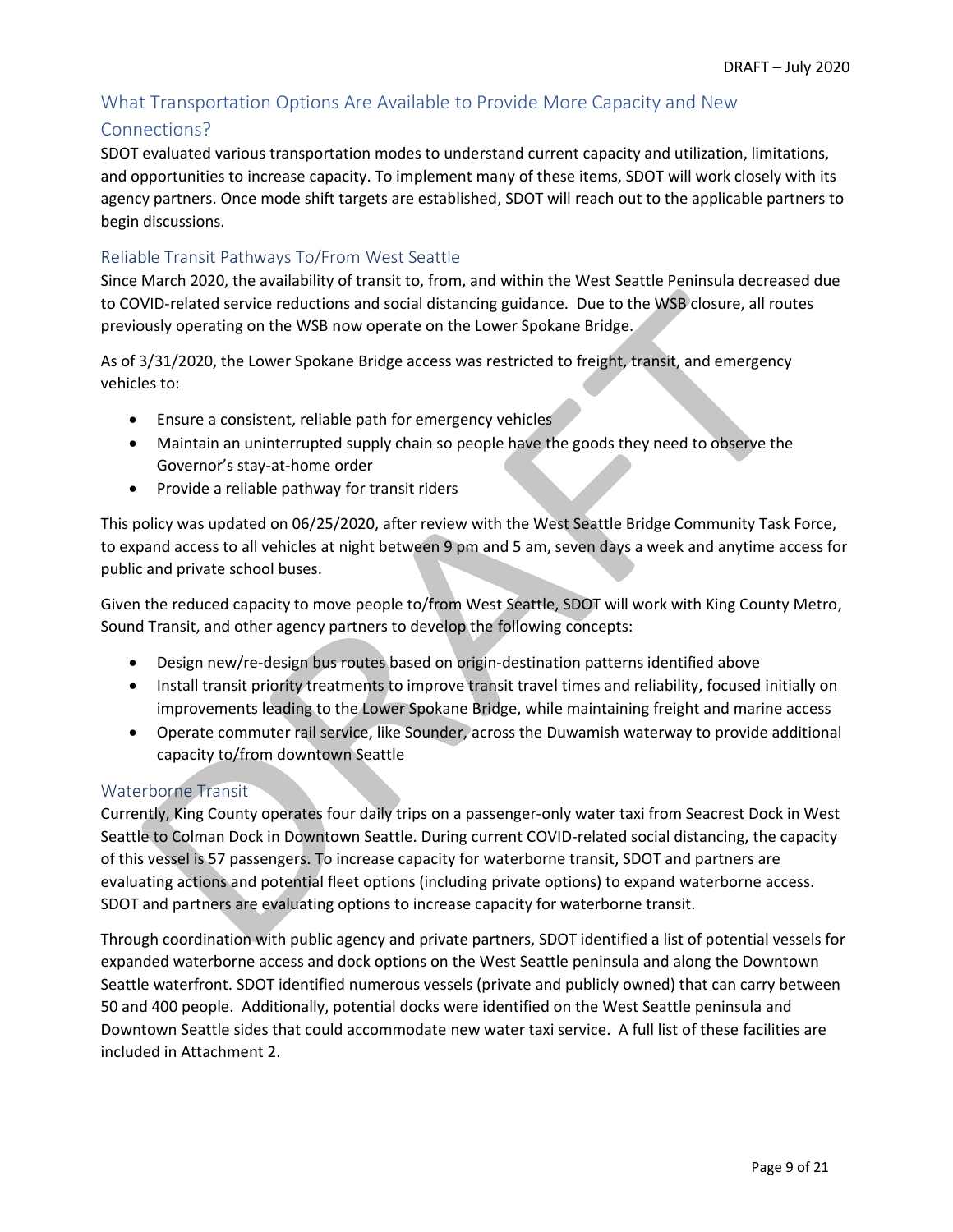# Comfortable and Welcoming Bicycle Network

Within the West Seattle peninsula and surrounding neighborhoods of SODO, Georgetown, and South Park, there are 21.1 miles of all ages and abilities bicycle infrastructure including 11.9 miles of trails, 8.9 miles of Neighborhood Greenways, and 0.3 miles of protected bicycle lanes. There are also existing signed bike routes, sharrows, buffered bike lanes, and standard bike lanes throughout West Seattle. Maps of these facilities are included in Attachment 2.

The existing bicycle facilities in West Seattle do not provide last-mile connections to Duwamish Waterway crossings, lack connectivity throughout the peninsula, and are not comfortable for riders of all ages and abilities.

The Seattle Bicycle Master Plan Implementation Plan (BMPIP) identifies several new all ages and abilities bike projects within West Seattle in 2020 and 2021. These new routes would expand the mileage by up to 5.7 miles (for a total of 26.8 miles).

Throughout our community engagement, we have heard and gathered proposals and feedback directly from bike community members who are deeply and rightfully concerned about how they will bike on, off, and throughout the peninsula. The Mobility Action Plan Survey contains the Bike Network Prioritization Process – which will aim to identify what gaps we need to fill in our existing bike network in West Seattle so more people feel safe and empowered to bike commute, if able.

#### Freight Pathways and Goods Delivery Options

Maintaining the free movement of goods is critical to the economic health of the region and will be even more essential as we better understand the financial implications of the new economy. We have heard and gathered proposals and feedback directly from freight community members who are deeply and rightfully concerned about how they will move goods on, off, and through the peninsula and Harbor Island.

#### *Heavy Haul Vehicles*

Due to the decreased travel lane capacity for goods and people movement to/from West Seattle, SDOT seeks to balance freight and people movement. For local businesses and haulers who may be adversely impacted by reduced roadway capacity, SDOT identified the following transportation needs for freight and maritime businesses:

- Reliable routes and delivery access to provide essential goods and services to commercial and industrial areas in West Seattle
- Consistent information about the status of the WSB and the detour routes to ensure ongoing business operations

SDOT continues to work with the freight, maritime, and other impacted communities to develop projects to sustain freight pathways. This list is based on project ideas already identified in the Freight Master Plan, and are broadly categorized here:

- Channelization improvements to provide improved freight access on arterials and ensure access to businesses' private driveways
	- o Evaluate and, where feasible, implement Freight and Transit (FAT) only lanes
- Improve signal timing on freight and detour routes to improve flow of freight
- Improve interactions with people riding bicycles where these modes interact.
- Working with WSDOT to improve access to/from state facilities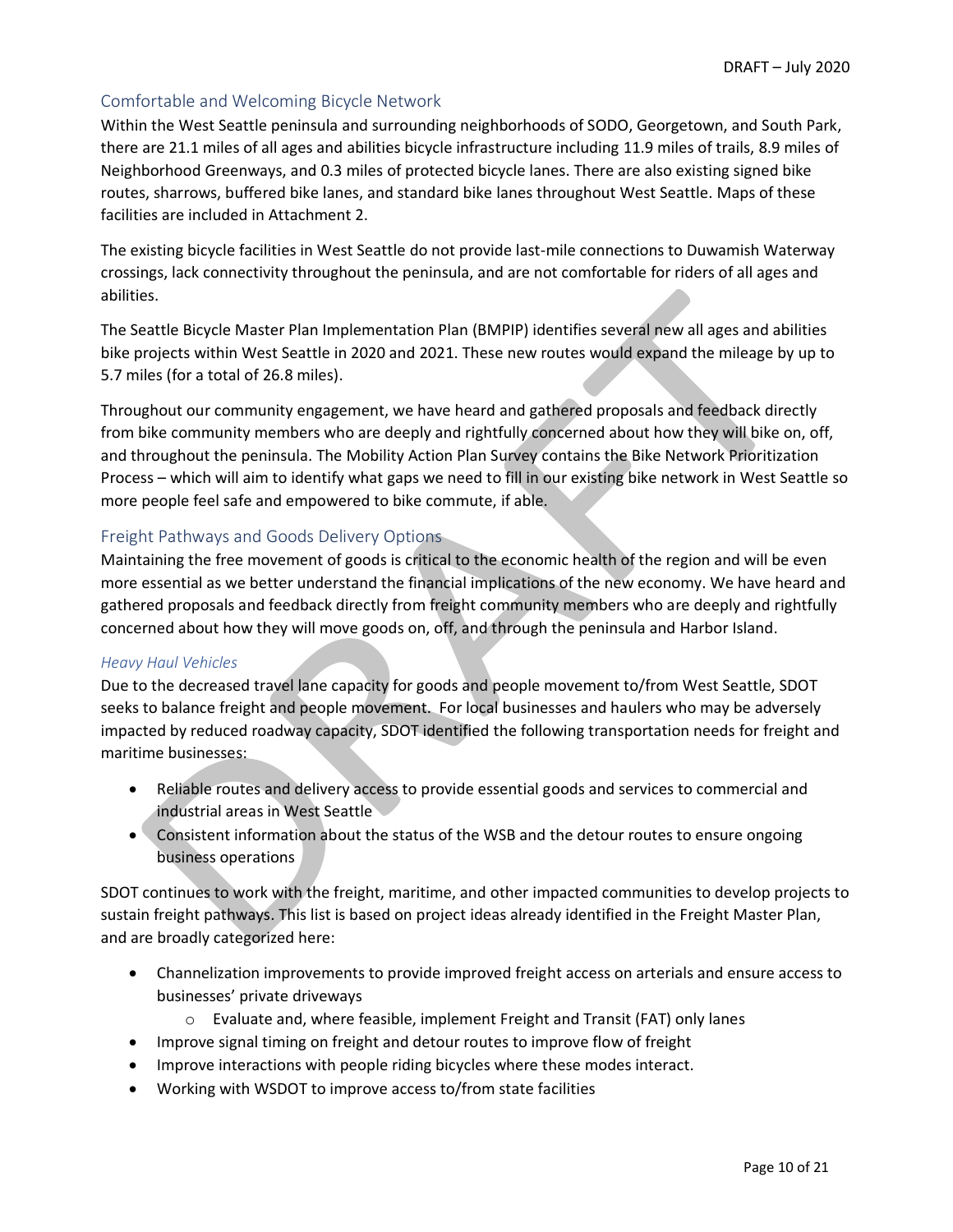• Continuing ongoing capital improvement projects that benefit freight, such as the East Marginal Way Corridor Improvement Project

#### *Goods Delivery Transportation Demand Management*

Given reduced travel lane capacity to and from West Seattle, SDOT will explore strategies to alleviate congestion impacts and minimize the disruption of goods and service delivery. Potential strategies include: encourage trip reduction, package consolidation and consumer education, and shifting trips to different times of day.<sup>6</sup> Potential projects include:

- Incentivize commercial vehicles to travel outside of peak travel times
	- o Expand commercial loading areas during off-peak hours
	- $\circ$  Provide priority routing during certain times of day, including potential use of the Lower Spokane Bridge
	- o Assess whether Port traffic on swing bridge could be shifted to other terminals
- Consolidate deliveries and/or trip reduction to the peninsula through partnership with parcel and delivery providers, UW's Urban Freight Lab, and the Freight Advisory Board
	- o Facilitate microhub or distribution center infrastructure on the West Seattle peninsula to decrease the number of smaller vehicles crossing the Duwamish
	- o Work with provider partners to educate consumers about e-commerce order consolidation and delivery times

To implement many of these projects, SDOT needs to collect or obtain a high-quality data set of freight (heavy haul and goods delivery) trips to/from West Seattle. If current datasets don't exist, the development of technology solutions could enable real-time data collection. Additionally, SDOT should explore onboarding additional machine readable API feeds to include dynamic message signs (DMS) information, alternate and detour route information, and traffic flow data to help streamline communication of this data for freight and passenger movements.

# Parking and Curbside Management

In response to the West Seattle Bridge closure, SDOT will study parking and implement parking management strategies (time limits, RPZ, load zones) in business district areas, including Morgan Junction, Admiral Junction, and other neighborhoods impacted by detour traffic and hide-and-ride.

#### *Current Park & Rides*

Within West Seattle there are four Park & Rides with capacity for 188 vehicles. In 2019, SDOT identified capital improvements at the Southwest Spokane St P&R that would improve access for West Seattle Residents. The most critical improvement is installing a driveway access going eastbound on SW Spokane St for traffic coming from West Seattle.

#### *Potential New Parking*

A 2013 King County Metro study of potential waterborne options identified capacity for approximately 280 parking stalls in surface lots near SW Florida Street. Coordination with the Port of Seattle could identify additional parking options near Terminal 5. Parking options in this vicinity are close to potential dock locations (such as Jack Block Park). However, BNSF railway operations frequently block the tracks at this location, so crossing options would need to be identified. Maps are shown in Attachment 2.

<sup>&</sup>lt;sup>6</sup> SDOT does not have robust data on freight traffic flows to and from West Seattle. The majority of data available on this sector focuses on the downtown core instead.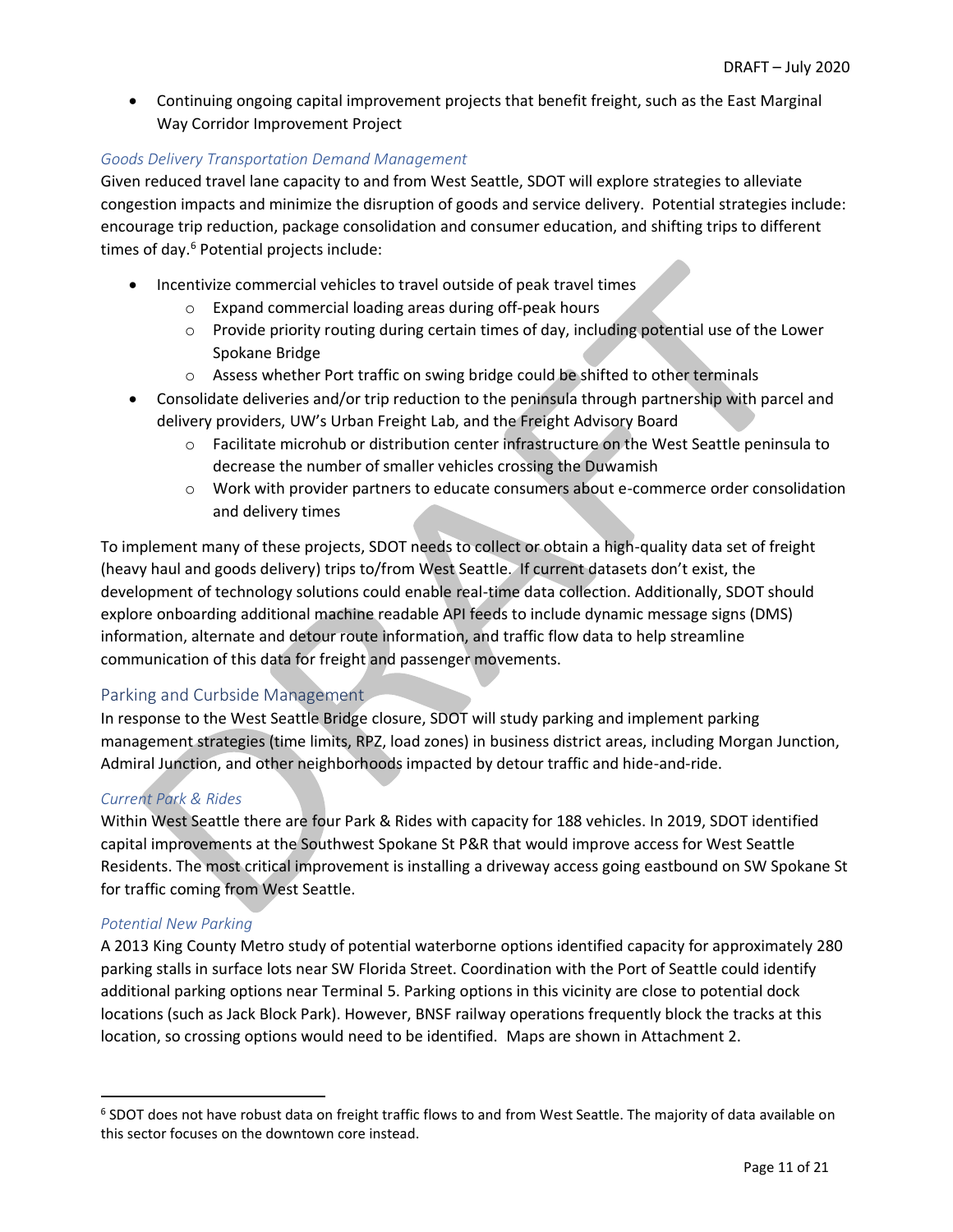#### Vanpool

Pre-COVID-19, there were approximately 49 vanpools carrying 250 participants that originated in West Seattle, Vashon or Kitsap County with a West Seattle Bridge commute. The vanpools include 35 King County Metro vans, 13 Kitsap Transit vans and a Community Transit group. The map below shows the regional vanpool destinations throughout King County. Currently, only 9 of those 48 Vanpool groups, carrying essential workers, are operating out of West Seattle.

#### Shared Mobility Pilots, Promotions, and Partnerships

#### *First Mile/ Last Mile (FMLM) Connections*

In 2018, King County Metro launched the 'Ride2' pilot, a first mile/last mile connection service, in two locations, Eastgate Park and Ride and West Seattle. The service in West Seattle connected residents to Seacrest Dock (West Seattle Water Taxi) and Alaska Junction (high frequency bus connections to Downtown Seattle and South Lake Union). The Ride2 West Seattle pilot was cancelled after one year of operations due to low ridership (average 29 rides per day) and high operating cost (average \$81/ ride). Future consideration of FMLM connections to Seacrest Dock should incorporate lessons learned from this pilot to prevent implementing a high cost service with low utilization.

#### *Carpool Matching*

In 2017, SDOT contracted with Scoop carpool to incentivize carpool usage in downtown Seattle. Scoop was a brand new service in Seattle at launch. The pilot was designed to 1) provide a new option to use HOV instead of SOV and 2) assist in building a population of users needed to sustain a ridematching system. Waze Carpool followed approximately a year later and was not part of the pilot. SDOT could implement similar promotions to mitigate the reduced vehicle capacity during the WSB closure.

#### *TNC Partnerships*

The 'Rideshare to Transit' promotion during Winter 2019 was managed by SDOT with support from Metro and Sound Transit. The partnership focused on connecting riders with discounted TNC trips to select transit hubs (such as light rail stations and Park & Rides).

Depending on COVID-induced behavior changes, non-shared TNC trips may still be desired over SOV trips for certain parts of the population (e.g. healthcare workers or others with non-traditional schedules, those not served well by transit (too many transfers), wheelchair users, etc). SDOT may consider working to subsidize trips that don't solely focus on connections to transit, especially under near-term conditions. Due to COVID-19, shared rides are currently not offered on platforms and it is unclear when that trend will be reversed.

#### *Micromobility (Bikeshare) Partnerships*

SDOT has facilitated a number of promotions and partnerships with bike share companies since the launch of free-floating bike share in 2017. These have ranged from FMLM efforts to support the PVC, to subsidized rides for health care and essential workers during COVID.

Depending on the future of bike and scooter share viability in the Seattle market, these options will continue to be favorable mode shift opportunities for West Seattle residents.

#### *Car Share Partnerships*

SDOT partnered on initiatives such as designated spaces near T-Mobile and CenturyLink parks and Metro ran a substantial car share pilot in 2018-2019 at the Northgate Park & Ride that offered parking and discounted rides. SDOT has been coordinating with an incoming free-floating car share operator, Gig, to identify ways that they may be able to serve West Seattle, but specific strategies have not been identified.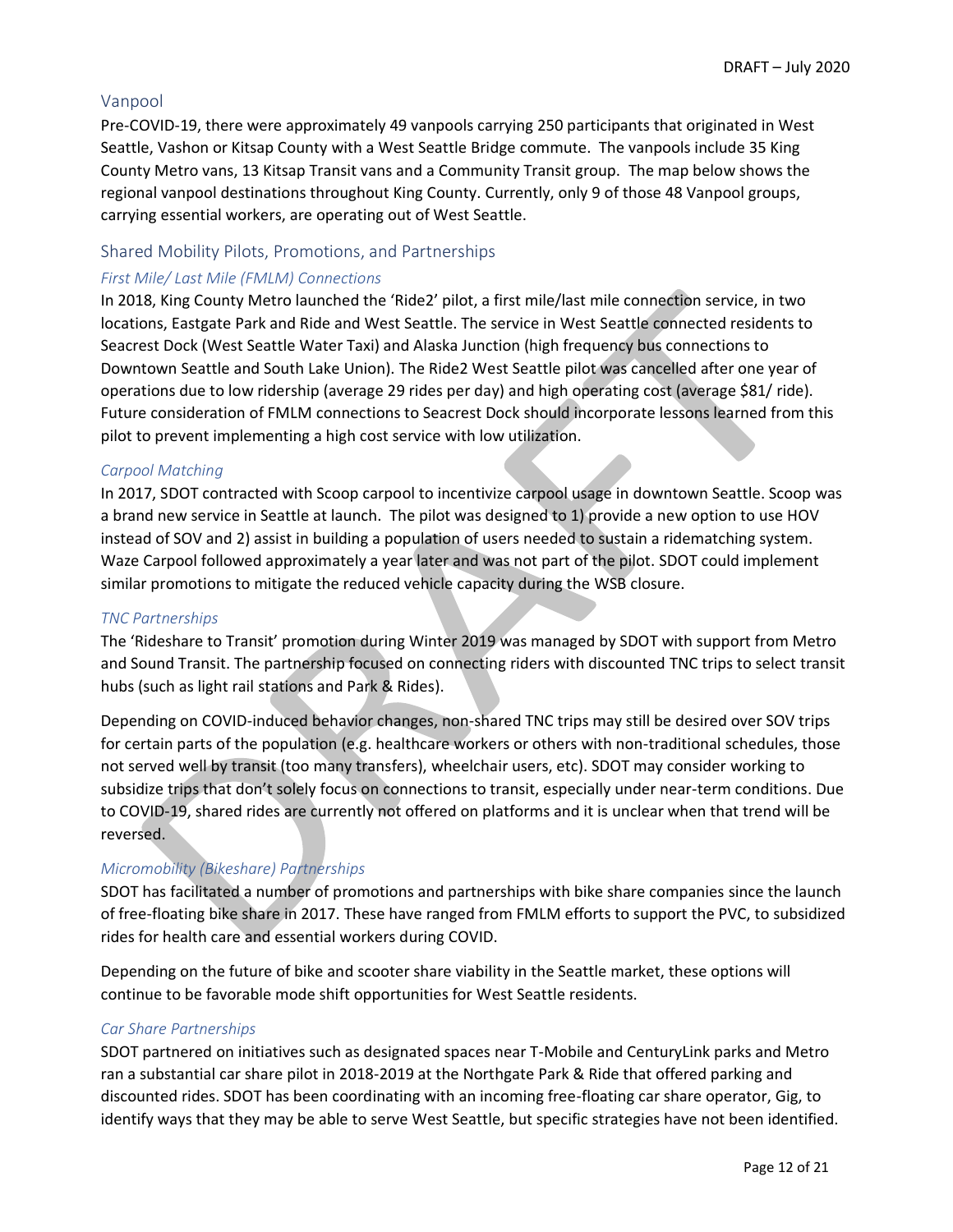# Employer Based Resources

The WSB Employer Resource Group, which was formed specifically to discuss ways the private sector could assist in developing mobility solutions around the WSB, is discussing options that may be include a shared employer shuttles or public-private partnerships to expand HOV options.

#### *Employer Shuttles*

Since information on private company shuttles is typically not shared publicly, our data on routes/ridership/capacity is ad hoc. The Employer Resources Group will discuss how/whether we can utilize these private resources for larger mobility purpose, such as sharing among employers to maximize their utility.

#### *Telework/Flexwork*

SDOT's Transportation Options group contracted for additional staff support at Commute Seattle in preparation for the 2019 SR-99 Viaduct closure to encourage employers and their employees to telework to reduce the number of peak commute trips downtown.

The work could be easily adapted for the West Seattle market and would include employer consultations, education/webinars, resource and information regarding telework policies and promotion in the workplace. We also worked with Metro's WorkSmart program to enhance our suite of services and resources.

Finally, we also launched a telework pledge to drive and challenge employer participation; this type of promotion can take many forms depending on budget and staffing, but ideally would set targets for employers with communications / paid media to recognize their successes. However, this sort of call to action can take many forms and offers many possibilities for engagement. In 2019, our telework scope of work also included some pre and post engagement to determine uptake of telework and flexwork options by commuters.

#### *Employer Shared Transit Stops*

Since April 2017, the **Employer Shared Transit Stops Pilot** allowed employer shuttles by Microsoft and Seattle Children's Hospital to share a dozen existing public transit stops across Seattle. Based on the success of the pilot, over the course of 2019 SDOT refined a set of stop criteria, application processes, and fee schedule to establish a permanent program for sharing of additional transit stops by employers within Seattle. This set of policies was approved by SDOT leadership and the Mayor's Office and is set to be considered by the Council Transportation & Utilities Committee once meetings resume in Q2-Q3 2020.

Microsoft currently shares one stop in West Seattle: [Stop #31970,](http://pugetsound.onebusaway.org/where/schedule?id=1_31970) southbound California Ave SW, at farside SW Spokane Street.

# <span id="page-12-0"></span>How Must Transportation To and From West Seattle Change?

To accommodate the reduced capacity to/from West Seattle, trips that previously occurred in cars need to occur on different transportation modes now.

|                        | 2019 Baseline<br>Trips $^7$ | 2019 Baseline<br><b>Mode Share</b> | <b>2021 Goal</b><br><b>Mode Share</b> | 2021 Goal Trip<br><b>Counts</b> | Change<br><b>Needed</b> |
|------------------------|-----------------------------|------------------------------------|---------------------------------------|---------------------------------|-------------------------|
| <b>Drive Alone</b>     | 8.100                       | 82%                                | 35%                                   | 3.500                           | -4.600                  |
| <b>Surface Transit</b> | 1,720                       | 17%                                | 30%                                   | 3,000                           | $+1,280$                |

#### Baseline Volumes and 2021 Goal Mode Share

 $7$  Eastbound AM Peak trips per hour on bridges crossing the Duwamish. Assumed people per car of 1.2.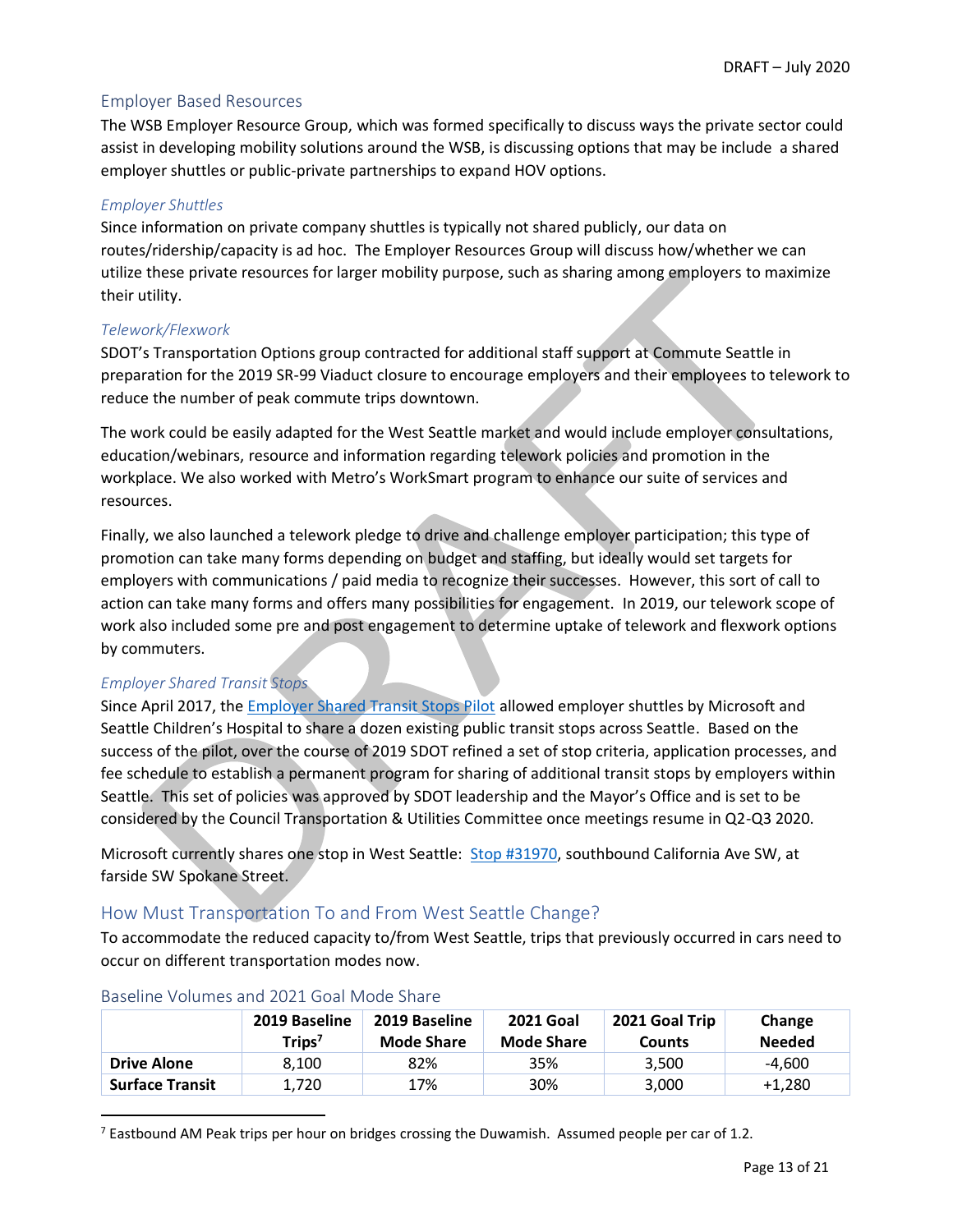| <b>Water Transit</b>  | 60    | 1%    | 10%  | 1,000  | +940     |
|-----------------------|-------|-------|------|--------|----------|
| <b>Bicycle</b>        | 60    | 1%    | 10%  | 1,000  | +940     |
| Telework <sup>8</sup> | $- -$ | $- -$ | 10%  | 1,000  | $+1,000$ |
| Walk <sup>9</sup>     | $- -$ | $- -$ | 5%   | 500    | $+500$   |
| Total                 | 9,930 | 100%  | 100% | 10,000 | $- -$    |

# **How People Get Around - Change Needed**

| Car Trips | Surface Transit | <b>Water Transit</b> | Bicycle | Telework | Walk   |
|-----------|-----------------|----------------------|---------|----------|--------|
| $-4,600$  | $+1,280$        | $+950$               | $+940$  | $+1,000$ | $+500$ |

# Cars

In the 2019 Baseline, the maximum capacity for all Duwamish crossings was about 9,000 vehicles in the AM peak hour. In 2019, about 8,100 vehicles used the bridges.

The capacity reduction due to the WSB closure results in a decrease from 9,000 vehicles per AM peak hour to about 3,700 vehicles per peak hour.

**To address this reduced capacity and accommodate for the geographic locations of the remaining bridges and physical limitations** 

# **Goal for How People Get Around in 2021**



**of roadway access points, the West Seattle peninsula needs to reduce its car trips from 8,100 in the AM Peak Hour<sup>10</sup> to 3,500 in the AM Peak Hour, representing a ~60% reduction in car trips crossing the Duwamish. As a result, SDOT needs to reallocate about 4,600 AM peak hour trip to other modes.** 

The use of carpooling would allow more people to move in a smaller amount of vehicles to ensure continued mobility.

# Bicycles

In the 2019 Baseline, about 60 bicycles crossed the Duwamish per AM peak hour. The Lower Spokane Bridge can accommodate 400 – 1,000 bicycles<sup>11</sup> per hour. To accommodate 1,000 bicycles per AM peak hour, SDOT will need to make substantive capital improvements across West Seattle.

<sup>8</sup> No baseline data available for telework.

<sup>&</sup>lt;sup>9</sup> No baseline data available for walk mode share.

 $10$  A reallocation of trips needs to occur on all trips throughout the day. AM peak hour trips are used as it represents the heaviest volumes in the baseline scenario.

 $11$  Sources: 400 bicycles per hour aligns with federal guidance (equivalent to a bicycle every nine seconds). Based on travel patterns exhibited elsewhere in Seattle, SDOT has seen 1000 bicycles per hour, which is feasible if signal phasing changes are made and bottlenecks removed.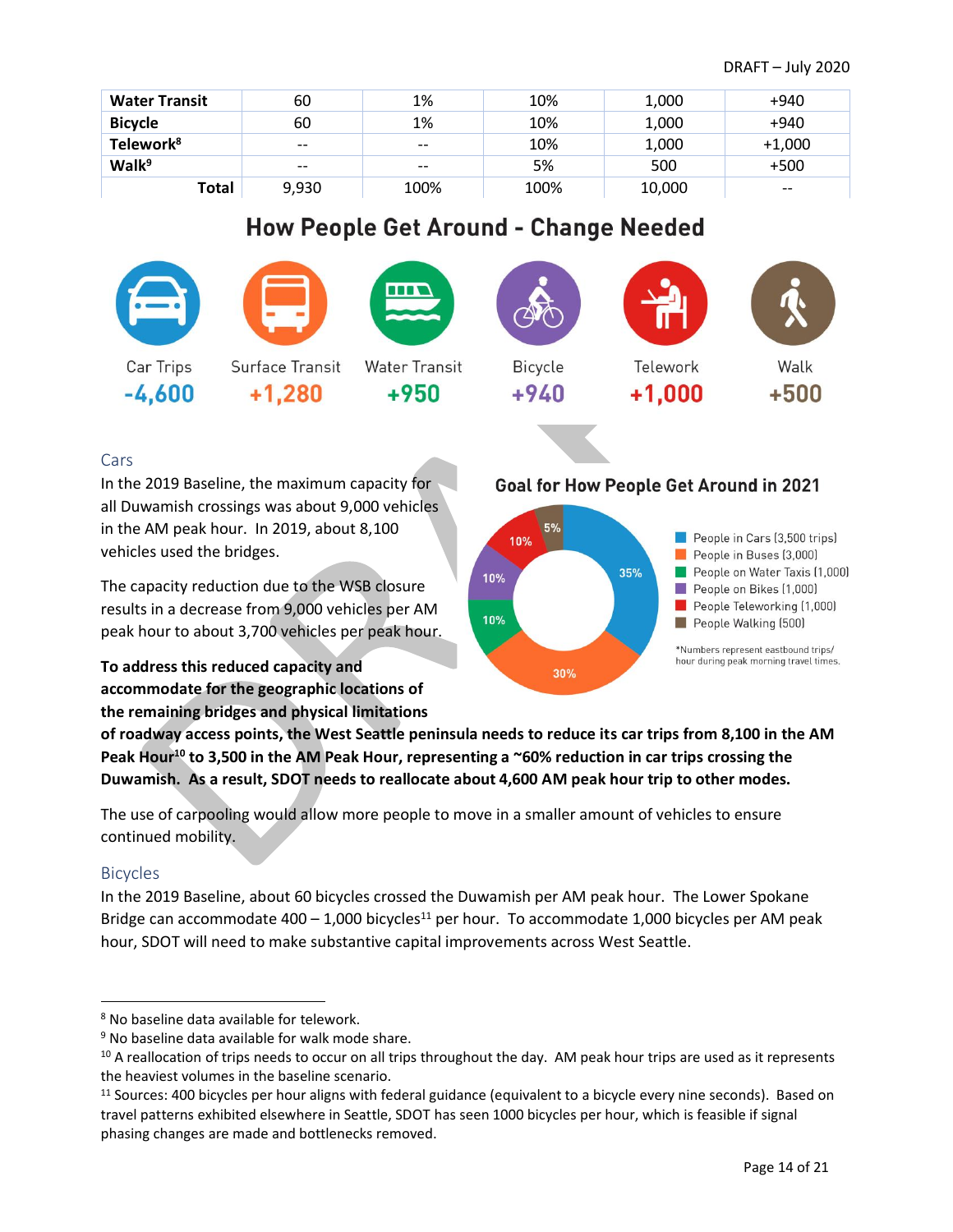# Transit

In the 2019 Baseline, 1,720 riders took surface transit and 60 riders took water transit in the AM peak hour, representing a combined 18% mode share. To accommodate the reduced car travel, total transit mode share needs to be 40% (estimated at 30% surface transit and 10% water transit). Due to COVID-19 social distancing guidance, King County Metro is currently operating less service and restricting the number of riders on buses. Additionally, planned service cuts in 2020 and 2021 will further reduce transit capacity. The specific distribution between surface and water transit make vary depending on available resources and services. SDOT will also explore the use of Vanpool services as included in the transit mode share.

#### Telework

SDOT does not have baseline data available for telework/flexwork mode share for all Duwamish crossings, but plans for a 10% telework mode share crossing the Duwamish. This would require that all workers that are able to work remotely or flex their schedules to do so two days a week (focused on Tuesdays, Wednesdays, and Thursdays) when traffic volumes are highest. Flexible schedules would involve employees traveling outside of the typical commute periods (6-9AM and 3-7PM). SDOT also plans to work with employers to help employees and companies accommodate this – see above section on employerbased efforts.

#### Walk

SDOT does not have baseline data available for walk mode share, but plans for a 5% walk mode share crossing the Duwamish.

# <span id="page-14-0"></span>What Does This Mean For You?

SDOT developed mode share goals for each zip code and mode, accounting for the following variables:

- Available Duwamish crossings for cars
- Access to high frequency surface transit
- Access to waterborne transit (current or potential)
- Topographic and distance expected for bicycle mode share
- Distance and access for walk mode share

|                                                | 2019              |                |                  | 2021 Goal Mode Share     |               |                |
|------------------------------------------------|-------------------|----------------|------------------|--------------------------|---------------|----------------|
| <b>Baseline</b><br><b>Mode</b><br><b>Share</b> |                   | 98106          | 98116            | 98126                    | 98136         | All            |
|                                                |                   | Highland Park/ | Alaska Junction/ | 35 <sup>th</sup> Ave SW, | Fauntleroy/   | West           |
|                                                |                   | Delridge/North | North Admiral/   | from Roxbury             | Lincoln Park/ | <b>Seattle</b> |
|                                                |                   | Delridge       | Alki             | to Seacrest              | Seaview       |                |
| Cars                                           | 82%               | 50-55%         | 10-15%           | 50-55%                   | 40-45%        | 35%            |
| <b>Surface Transit</b>                         | 17%               | 25-30%         | 30-35%           | 25-30%                   | 30-35%        | 30%            |
| <b>Water Transit</b>                           | 1%                | 5-10%          | 15-20%           | $0 - 5%$                 | $0 - 5%$      | 10%            |
| <b>Bicycle</b>                                 | 1%                | $5 - 10%$      | 10-15%           | $5 - 10%$                | 5-10%         | 10%            |
| Telework <sup>12</sup>                         | $- -$             | 5-10%          | 10-15%           | $5-10%$                  | 10-15%        | 10%            |
| Walk <sup>13</sup>                             | $\qquad \qquad -$ | $0 - 5%$       | 10%              | $0 - 5%$                 | 0%            | 5%             |
| Total                                          | 100%              | 100%           | 100%             | 100%                     | 100%          | 100%           |

<sup>12</sup> No baseline data available for telework.

<sup>&</sup>lt;sup>13</sup> No baseline data available for walk mode share.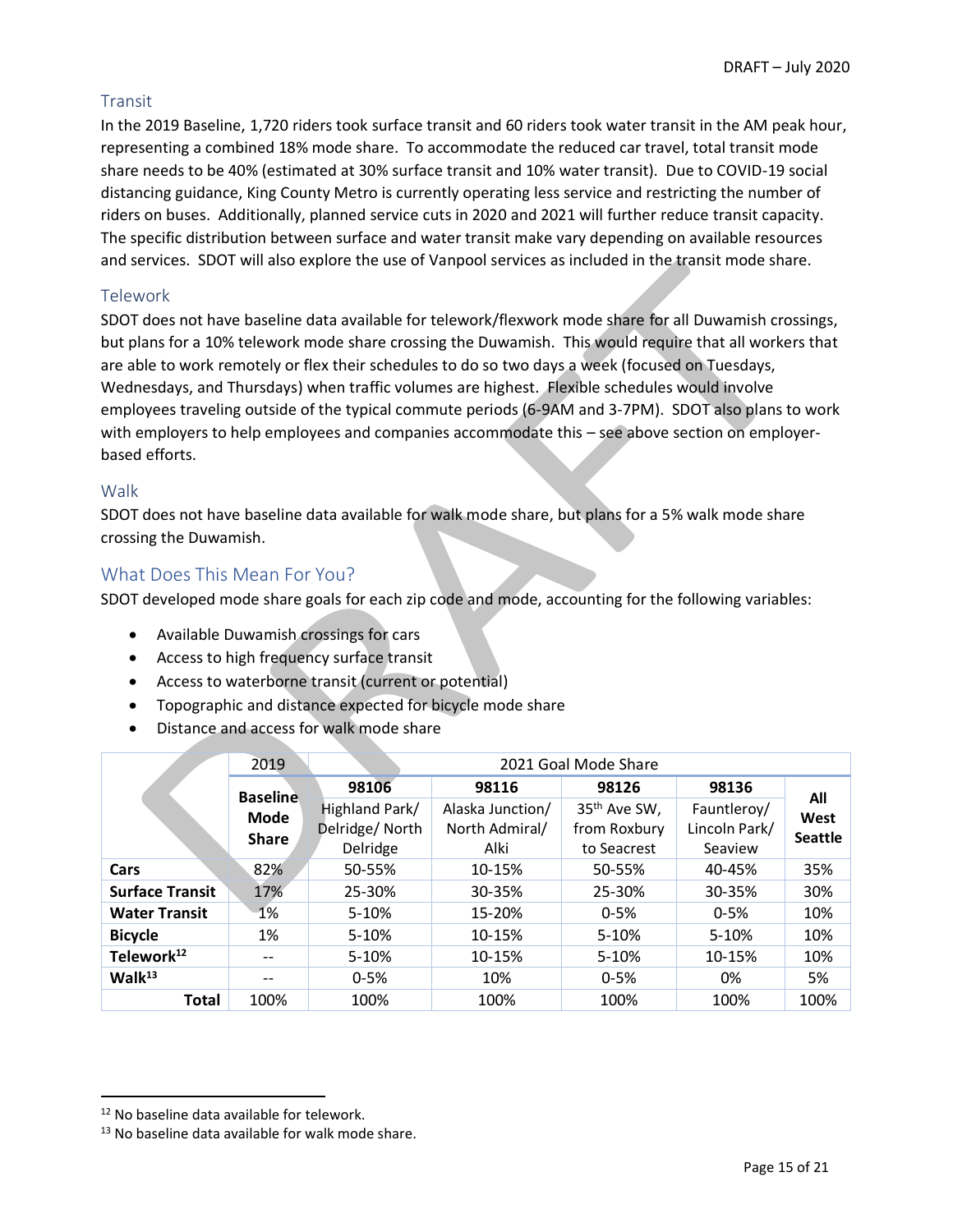#### 98106 - Highland Park/ Delridge/ North Delridge

- Decrease drive alone volumes by 50%
- Increase transit usage by 70%, focused on bus access along Delridge, explore added bus trips/new routes along Delridge to accommodate travelers in southern portion of Delridge and Highland Park
	- o A new connection to South Lake Union could accommodate lower transit ridership and longer travel times/distances
	- o A connection to SODO/Stadiums could help improve travelers seeking to cross the Duwamish for short distance trips
- Increase bicycling to 230 bicycle trips per peak hour, focused on the northern areas of this zip code
- Assume telework/ flexible work schedule at least two days per week for workers that are able

#### 98116 - Alaska Junction/ North Admiral/ Alki

- Decrease drive alone volumes by 80%, as this neighborhood previously had direct access on and off the peninsula via WSB
- Increase transit usage by almost three times baseline volumes, focused on waterborne modes and researching automobile and shared mode access to waterborne modes; explore a new transit connection between the water taxi and South Lake Union to alleviate Alaska Junction crowding on the C Line
- Increase bicycling to 400 bicycle trips per peak hour, with close access to all ages and abilities bike facilities and available back-up transit modes; due to grade changes, explore e-bike options for travelers
- Assume telework/ flexible work schedule at least two days per week for workers that are able

#### 98126 - 35th Ave SW, from Roxbury to Seacrest

- Decrease drive alone volumes by 50%
- Increase transit usage by 75%, focused on bus access along north/south spine of 35th Ave SW, explore transit capital improvements to generate new riders
- Increase bicycling to 275 bicycle trips per peak hour, focused on the northern areas of this zip code; due to grade changes, explore e-bike options for travelers
- Assume telework/ flexible work schedule at least two days per week for workers that are able

# 98136 - Fauntleroy/ Lincoln Park/ Seaview

- Decrease drive alone volumes by 45%, this neighborhood maintains access to South Park and  $1^{st}$ Ave S bridges
- Increase transit usage by 120%, focused on providing new transit routes that offer a travel time savings and/or new connections across Seattle
	- o Explore ways to reduce Vashon through-traffic to minimize demands on Duwamish crossings (could result in increased Vashon water taxi ridership)
	- $\circ$  Explore potential peak only overlay with RapidRide C Line to accommodate lower transit ridership and longer travel times/distances
- Increase bicycling to 90 bicycle trips per peak hour, with close access to all ages and abilities bike facilities and available back-up transit modes; due to grade changes, explore e-bike options for travelers
- Assume telework/ flexible work schedule at least two days per week for workers that are able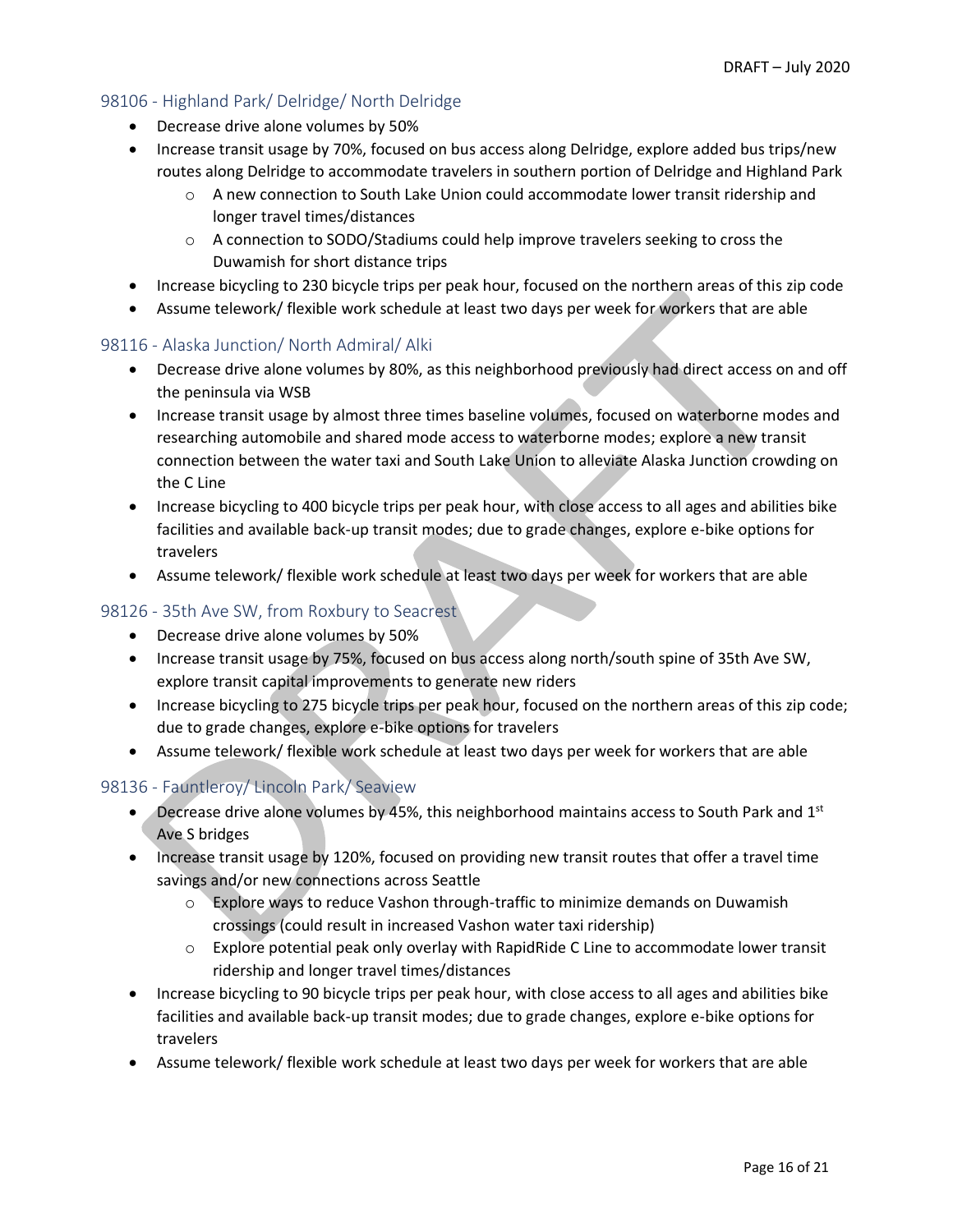# <span id="page-16-0"></span>What Is SDOT Doing To Make This Happen?

SDOT identified key origins and destinations using a variety of modes. Based on this available data, SDOT established the following priorities for evaluation of new/expanded transportation options.

To address the reduced roadway capacity due to the West Seattle Bridge Closure and accommodate for the geographic locations of the remaining bridges and physical limitations of roadway access points, the West Seattle peninsula needs to reduce its car trips from 8,100 in the AM Peak Hour<sup>14</sup> to 3,500 in the AM Peak Hour, representing a ~60% reduction in car trips crossing the Duwamish. As a result, SDOT needs to reallocate about 4,600 AM peak hour trip to other modes. The table below outlines the shift between modes from the 2019 baseline to the 2021 goal mode share.

**Allen** 

|                        | 2019 Baseline<br>Trips <sup>15</sup> | 2019 Baseline<br><b>Mode Share</b> | <b>2021 Goal</b><br><b>Mode Share</b> | 2021 Goal Trip<br><b>Counts</b> | Change<br><b>Needed</b> |
|------------------------|--------------------------------------|------------------------------------|---------------------------------------|---------------------------------|-------------------------|
| <b>Drive Alone</b>     | 8,100                                | 82%                                | 35%                                   | 3,500                           | $-4,600$                |
| <b>Surface Transit</b> | 1,720                                | 17%                                | 30%                                   | 3,000                           | $+1,280$                |
| <b>Water Transit</b>   | 60                                   | 1%                                 | 10%                                   | 1,000                           | $+940$                  |
| <b>Bicycle</b>         | 60                                   | $1\%$                              | 10%                                   | 1,000                           | $+940$                  |
| Telework <sup>16</sup> | $- -$                                | $- -$                              | 10%                                   | 1,000                           | $+1,000$                |
| Walk <sup>17</sup>     | $\overline{\phantom{m}}$             | --                                 | 5%                                    | 500                             | $+500$                  |
| <b>Total</b>           | 9,930                                | 100%                               | 100%                                  | 10,000                          | $- -$                   |

#### Baseline Volumes and 2021 Goal Mode Share

To achieve this, SDOT will evaluate the following new/expanded transportation options to provide the capacity and service availability to meet these mode share goals.

# Develop, Cultivate, and Maintain Reliable Surface and Water Transit Pathways

In a baseline scenario, In the AM peak hour, the baseline could accommodate ~2,800 transit riders (2,500 rides on surface modes and 278 on waterborne modes).

Due to the WSB closure, this needs to increase to 4,000 transit rides in the AM peak hour. Additionally, in Fall 2020, service cuts will result in an estimated 20% capacity reduction on King County Metro service. With COVID-related social distancing guidance, transit capacity is further reduced. The table below summarizes baseline capacity figures, Fall 2020 and social distancing capacity changes, and identifies the additional transit capacity needs with and without social distancing.

| <b>Transit Capacity per AM Peak Hour</b>      | <b>Surface Transit</b> | <b>Water Transit</b> |
|-----------------------------------------------|------------------------|----------------------|
| <b>Baseline Capacity</b>                      | 2,500                  | 27818                |
| Fall 2020 Service Reductions                  | 2,000                  | 278                  |
| <b>Social Distancing Guidance</b>             | 600                    | 86                   |
| 2021 Goal                                     | 3,000                  | 1,000                |
| <b>Transit Need with Social Distancing</b>    | 2,400                  | 914                  |
| <b>Transit Need without Social Distancing</b> | 1,000                  | 722                  |

 $14$  A reallocation of trips needs to occur on all trips throughout the day. AM peak hour trips are used as it represents the heaviest volumes in the baseline scenario.

<sup>&</sup>lt;sup>15</sup> Eastbound AM Peak trips per hour on bridges crossing the Duwamish. Assumed people per car of 1.2.

<sup>16</sup> No baseline data available for telework.

<sup>&</sup>lt;sup>17</sup> No baseline data available for walk mode share.

<sup>&</sup>lt;sup>18</sup> Represents two round trips in the AM peak hour.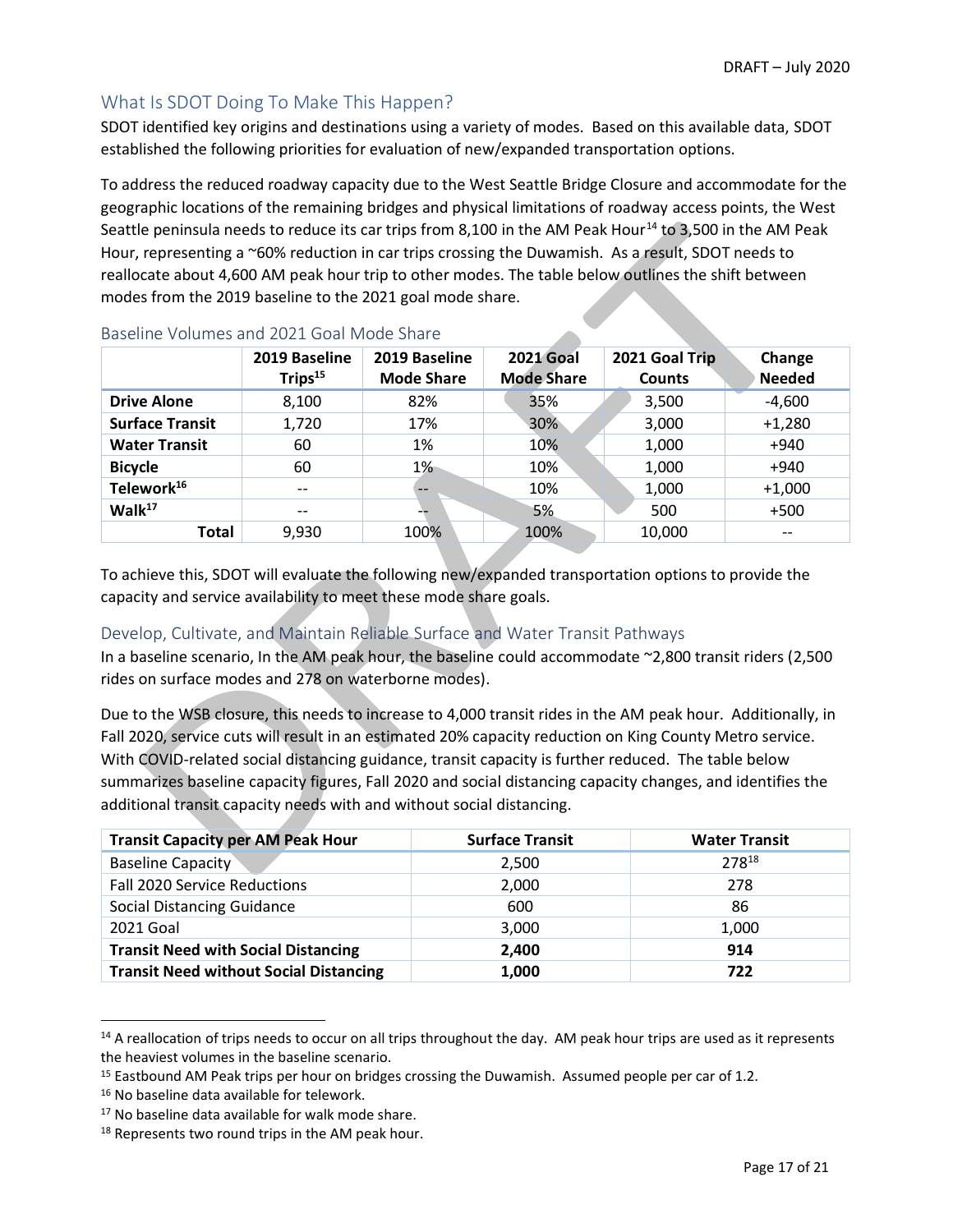To meet this transit need, SDOT will take the following actions:

- 1) Expand waterborne transit capacity by 800-900 AM peak hour commuters. This will require additional vessels, dock facilities, and passenger access improvements. SDOT should consider new connections from Seacrest Dock to other areas along the downtown Seattle waterfront, including by not limited to Belltown and Interbay. These improvements should focus on meeting the needs of riders from West Seattle to the Downtown Core (that would not require a transfer to a bus in Downtown Seattle). New waterborne transit will focus on the peak periods, but will allow for flexible work schedules and extend outside of traditional commute periods.
- 2) Explore a new commuter rail connection (like Sounder) from West Seattle to King Street Station, which will likely require significant capital improvements and coordination with our transit and rail partner organizations. Additional transit capacity on this service would focus on peak period commuters.
- 3) Coordinate with King County Metro to evaluate new bus routes that focus on connections not wellserved by existing routes. Examples include:
	- a. New connection between Delridge and South Lake Union.
	- b. New peak period connection between North Admiral/Alki/ Alaska Junction to South Lake Union, utilizing the SR-99 Tunnel to provide a competitive travel time.
	- c. New peak period express service between Fauntleroy/Lincoln Park/Seaview to complement the RapidRide C Line and address long distances and long travel times between these two points.
	- d. New connection between West Seattle to Southeast Seattle/Mount Baker/Beacon Hill/Rainier Valley; vanpool or carpool matching could address the various destinations listed here.
	- e. New connection between West Seattle to Central District/Capitol Hill/ Montlake; vanpool or carpool matching could address the various destinations listed here.
	- f. For routes operating in zip codes 98106 (Highland Park/ Delridge/ North Delridge) and 98126 (35th Ave SW, from Roxbury to Seacrest), SDOT is planning for a 50-55% surface transit mode share. SDOT should explore capital improvements to ensure transit travel times remain competitive with driving along these routes (namely Routes 21 and 120).
- 4) Coordinate with employer shuttles to provide access and ensure high-occupancy modes are utilized on trips to/from West Seattle.

# Create Comfortable and Welcoming Bicycle Network

In a baseline scenario, In the AM peak hour, 60 bicycle riders crossed the Duwamish. Due to the WSB closure, this needs to increase to 1,000 bicycle rides in the AM peak hour. Expectations for bike commutes include:

| <b>Zip Code</b> | <b>Expected</b><br><b>Bicycling Trips per</b><br>AM peak hour | <b>Notes</b>                                                                                                                                    |
|-----------------|---------------------------------------------------------------|-------------------------------------------------------------------------------------------------------------------------------------------------|
| 98106           | 200                                                           | Trip growth expected in northern areas closest to Lower Spokane<br><b>Bridge</b>                                                                |
| 98116           | 500                                                           | Convenient access to Lower Spokane Bridge and available back-up<br>transit modes; due to grade changes, explore e-bike options for<br>travelers |
| 98126           | 200                                                           | Trip growth expected in northern areas closest to Lower Spokane<br>Bridge; due to grade changes, explore e-bike options for travelers           |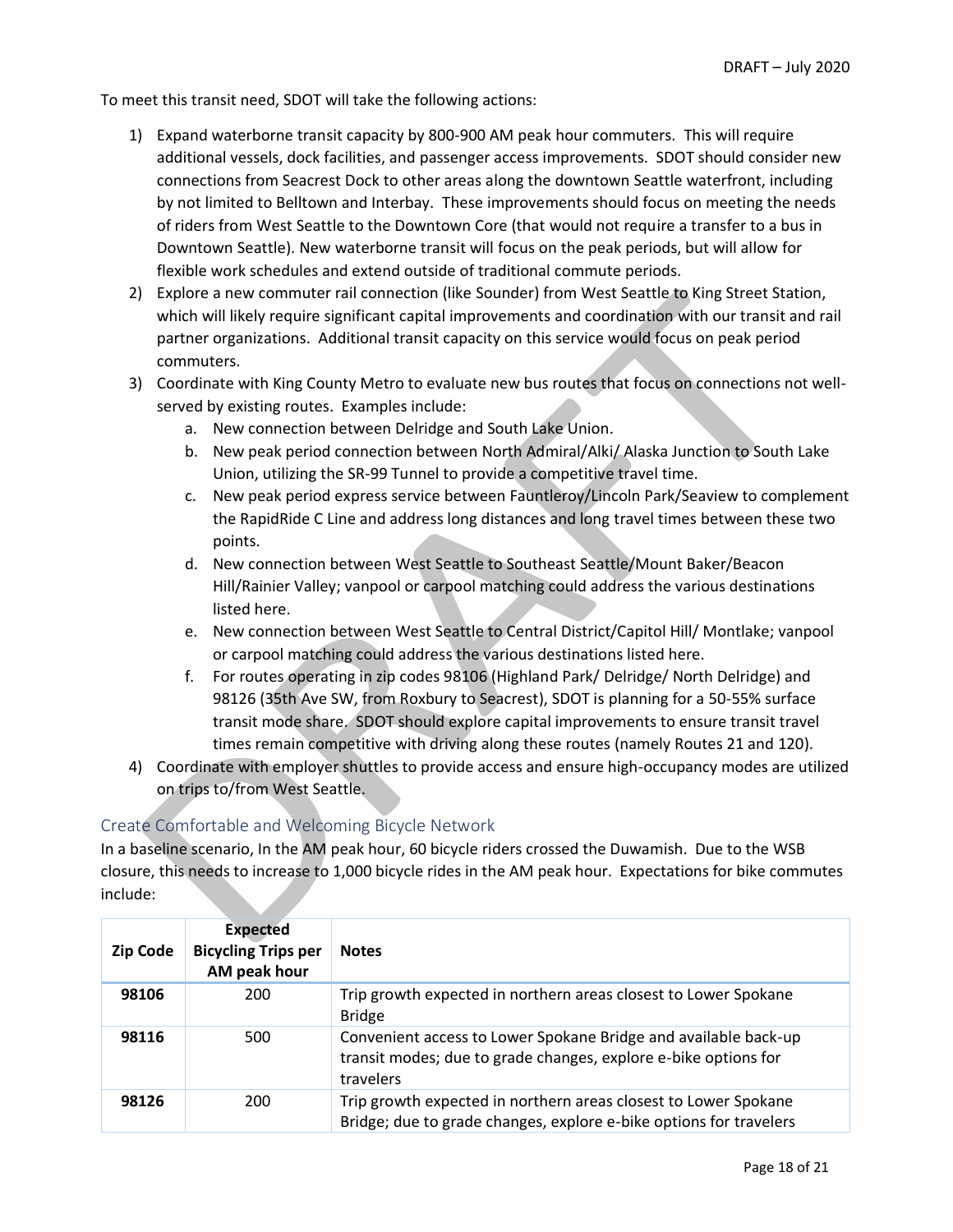| 98136 | 100 | Focus improvements on facilities near available back-up transit modes; |
|-------|-----|------------------------------------------------------------------------|
|       |     | due to grade changes, explore e-bike options for travelers             |

Key bicycle network improvements that align with these expectations include:

- **SW Avalon Way**: New PBL connecting the SW Spokane St Bridge to the Fairmount Park and Genesee neighborhoods (Opening in 2020)
- **West Seattle Neighborhood Greenway Phase 2a and 2b**: neighborhood greenway connecting the West Seattle Neighborhood Greenway Phase 1 to the Alaska Junction (Opening in 2020)
- **RapidRide H Line bike improvements**: southbound PBL on Delridge Way SW south of SW Juneau St and neighborhood greenway connections in the North Delridge and High Point neighborhoods (Opening in 2021)
- **35th Ave SW Alternative Neighborhood Greenway**: neighborhood greenway on 36th Ave SW connecting from SW Graham St to the Camp Long entrance at SW Dawson St (Opening in 2021)

Additional improvements along the Duwamish Waterway crossings and water taxi access improvements will also help achieve mode share goals.

SDOT will also explore ways to improve bicycle and electric bicycle access in West Seattle to help shift mode share.

#### Manage Access on Lower Spokane Bridge

As of June 2020, the Lower Spokane Bridge is reserved for transit, emergency vehicles, and heavy haul freight and public and private school buses and shuttles. All traffic may use the Lower Spokane Bridge between 9 pm and 5 am. At the recommendation of the Community Task Force, SDOT is also considering how to expand limited access to essential workers, employer shuttles and for work purposes at proximate maritime and industrial businesses. Capacity on the low bridge is limited by the need to maintain access for emergency response vehicles. To continue to manage demand equitably and in a dynamic environment, SDOT should work explore methods to obtain real-time information on Lower Spokane Bridge crossings to help manage passenger and goods movement.

In addition to real-time information, SDOT plans to implement Automated Enforcement of transit lanes and block the box in accordance with [HB 1793.](http://lawfilesext.leg.wa.gov/biennium/2019-20/Pdf/Bill%20Reports/House/1793-S.E%20HBR%20PL%2020.pdf?q=20200406135352) Automated enforcement will allow SDOT to manage use of the Low Bridge without in-person enforcement by the Seattle Police Department.

#### Coordinate Construction Projects in and around Duwamish Crossings

SDOT currently coordinates construction in the right of way through a series of hubs across Seattle. In response to the High Bridge closure, SDOT established two new hub locations to manage construction schedules for private and public construction to minimize impacts to the traveling public.

#### Coordinate with Employers on Remote and Flexwork Schedules

With reduced capacity, 10% of all trips will need to take place with flexible work schedules or not occur through remote work. For all workers that are able, they should plan for telework/ flexible work schedule at least two days per week focused on Tuesdays, Wednesdays, and Thursdays when traffic volumes are highest. SDOT will work with employers to change policies and practices to enable more West Seattle residents to take advantage of this option.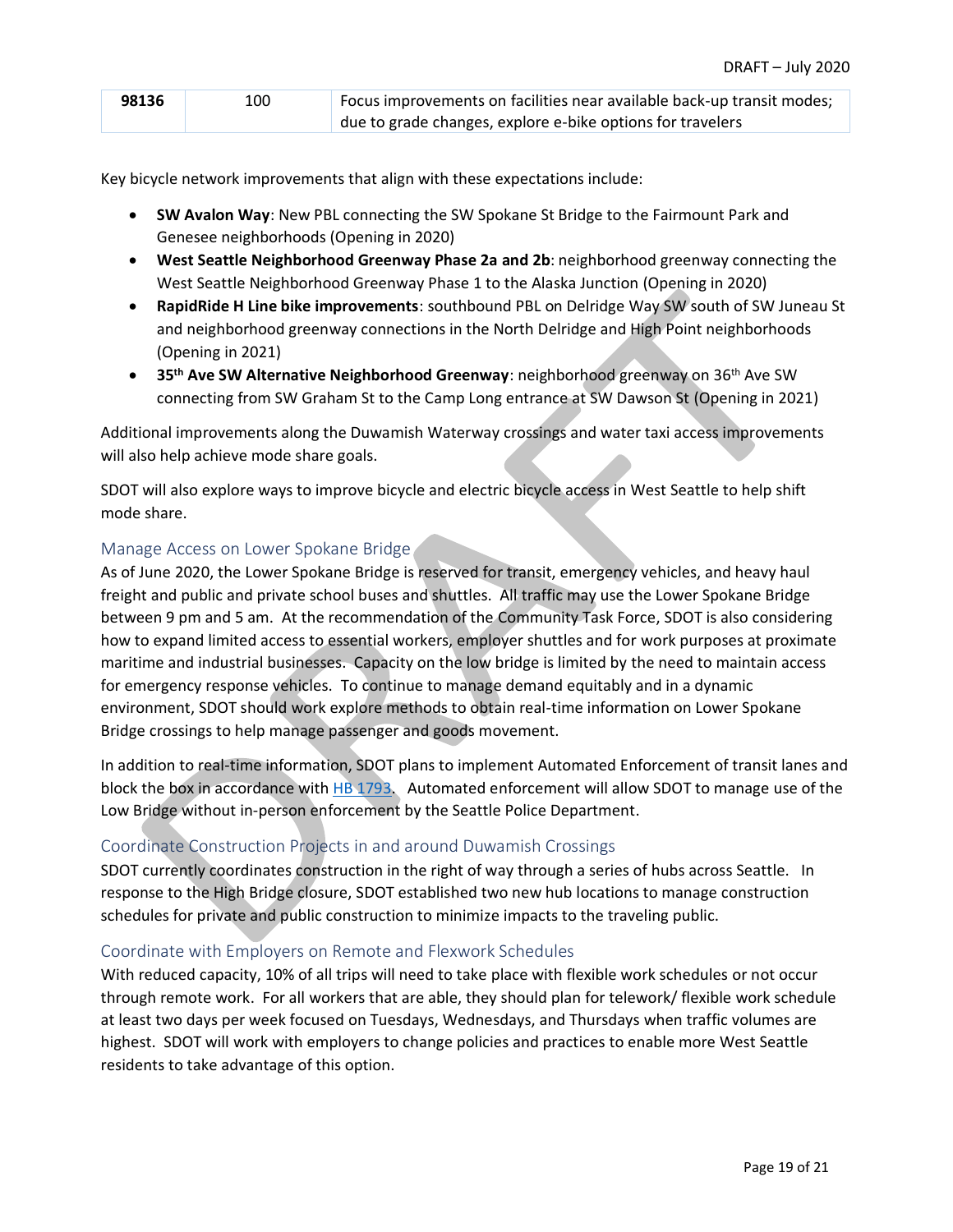#### Manage Roadway Operations at Duwamish Crossings

Given the additional demands on Duwamish crossings with the WSB out of service, SDOT recommends that the SDOT Response Team be deployed near the three remaining Duwamish crossings in order to quickly respond to incidents if they occur. SDOT successfully deployed this tactic during the Permanent Viaduct Closure and recommends continuing it.

# <span id="page-19-0"></span>Next Steps

# <span id="page-19-1"></span>Action 3: Community Input and Community Task Force Inform Project Selection

On July 10, SDOT launched a two-part community engagement effort depending on where people live, work or travel most frequently.

First, the neighborhood-specific project prioritization (Action 1) is led by and for people who live and work in the affected neighborhoods along the detour routes, including South Park, Georgetown, SODO and South Delridge/Highland Park, Roxhill and Riverview. The Neighborhood Traffic Mitigation survey is being promoted by community and neighborhood leaders and through traditional, social and ethnic media. The survey consists of a ballot of projects identified by community, by SDOT and taken from existing modal plans.

Second, the peninsula-wide Reconnect West Seattle survey asks people living and working in West Seattle to let us know how they used to travel before the West Seattle Bridge closure and COVID-19 socialdistancing requirements, how they travel today, and how they expect to travel in the future when socialdistancing requirements ease, but the West Seattle High bridge is still closed. This information will help us work with our partners to implement needed travel options. This survey also includes bike network projects and asks for survey-takers to prioritize the needed bike connections. The Mobility Action Plan survey is being promoted broadly through a postcard being sent to over 40,000 addresses in West Seattle.

Both survey processes are open until July 31. At the request of neighborhoods, surveys have been translated into the following languages and are available on-line and in paper format:

- South Park: Chinese Traditional, Somali, Spanish, Vietnamese, Khmer
- Georgetown: Chinese Traditional, Somali, Spanish, Vietnamese, Korean
- SODO: Chinese Traditional, Spanish, Vietnamese
- S. Delridge/Roxhill/Highland Park/Riverview: Chinese Traditional, Somali, Spanish, Vietnamese, Khmer, Oromo
- Process and promotional one-pagers are available in: Chinese Traditional, Somali, Spanish, Vietnamese, Khmer, Korean, Oromo
- Mobility Action Plan Survey: Chinese Traditional, Somali, Spanish, Vietnamese, Khmer, Korean, Oromo

The City of Seattle, through the Department of Neighborhood's Community Liaison program, is employing seven trusted messengers from each of the following communities to do outreach in Spanish, Khmer, Somali, Vietnamese, Oromo, Korean and Cantonese. Outreach will be conducted in multiple forms: virtual meetings, posting on social media platforms, and door-to-door business outreach. Additionally, advertisements are being purchased in ethnic media outlets that provide news and information to people living in the Duwamish Valley and in West Seattle.

The freight network projects are being reviewed with the Seattle Freight Advisory Board and will be shared with maritime and industrial stakeholders for their feedback in July.